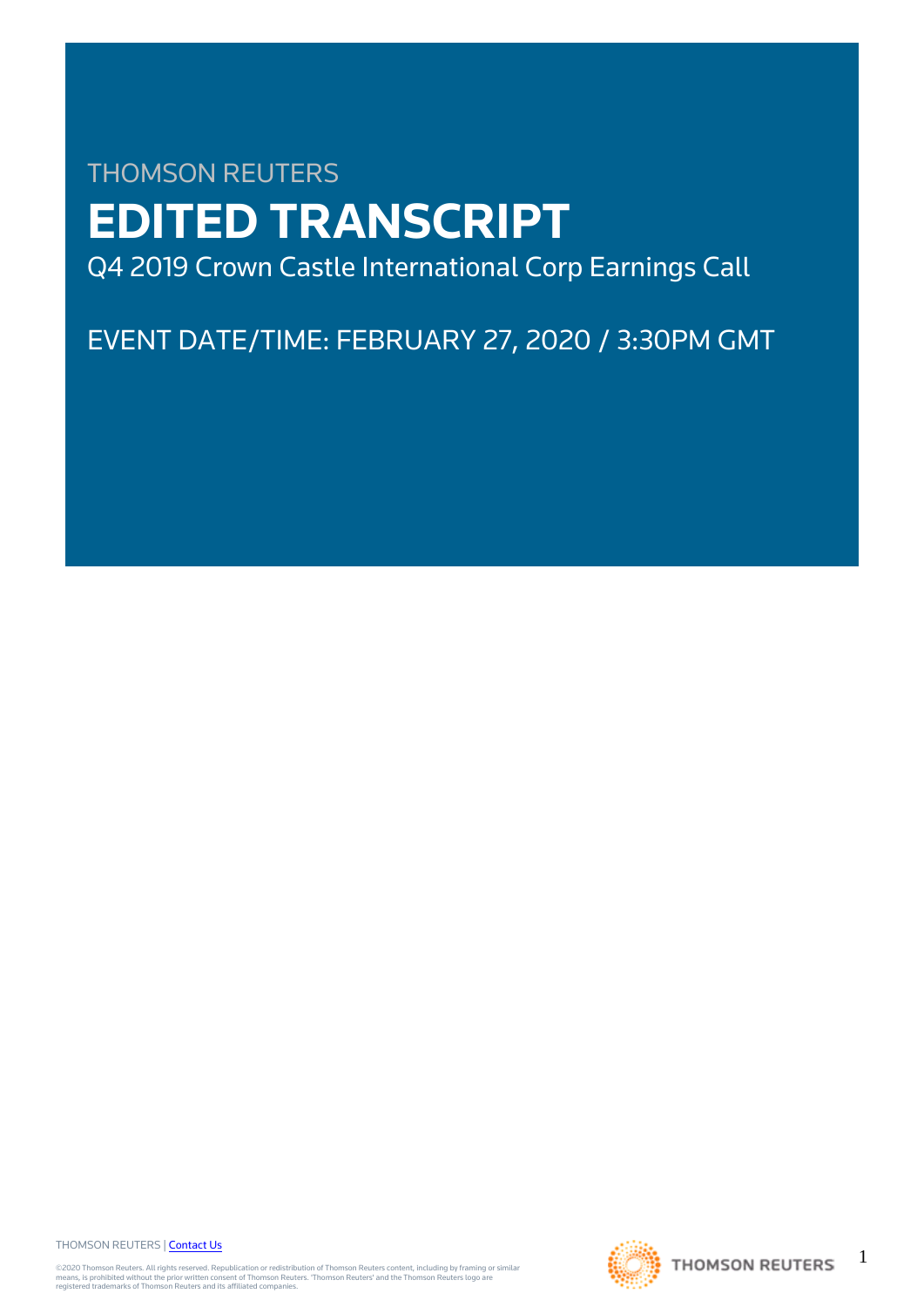## **CORPORATE PARTICIPANTS**

**Benjamin Raymond Lowe** Crown Castle International Corp. (REIT) - VP of Corporate Finance **Daniel K. Schlanger** Crown Castle International Corp. (REIT) - CFO, Senior VP & Treasurer **Jay A. Brown** Crown Castle International Corp. (REIT) - President, CEO & Director

## **CONFERENCE CALL PARTICIPANTS**

**Batya Levi** UBS Investment Bank, Research Division - Executive Director and Research Analyst **Colby Alexander Synesael** Cowen and Company, LLC, Research Division - MD & Senior Research Analyst **Jonathan Atkin** RBC Capital Markets, Research Division - MD and Senior Analyst **Joshua Matthew Frantz** BofA Merrill Lynch, Research Division - Associate **Michael Rollins** Citigroup Inc, Research Division - MD and U.S. Telecoms Analyst **Nicholas Ralph Del Deo** MoffettNathanson LLC - Analyst **Philip A. Cusick** JP Morgan Chase & Co, Research Division - MD and Senior Analyst **Richard Hamilton Prentiss** Raymond James & Associates, Inc., Research Division - Head of Telecommunication Services Equity Research **Simon William Flannery** Morgan Stanley, Research Division - MD **Spencer Harris Kurn** New Street Research LLP - Analyst of Towers and Infrastructure **Timothy Kelly Horan** Oppenheimer & Co. Inc., Research Division - MD and Senior Analyst

## **PRESENTATION**

#### **Operator**

Good day, and welcome to the Crown Castle Q4 2019 Earnings Call. Today's call is being recorded. At this time, I would like to turn the conference over to Ben Lowe. Sir, please go ahead.

## **Benjamin Raymond Lowe Crown Castle International Corp. (REIT) - VP of Corporate Finance**

Thank you, Katie, and good morning, everyone. Thank you for joining us today as we review our fourth quarter 2019 results. With me on the call this morning are Jay Brown, Crown Castle's Chief Executive Officer; and Dan Schlanger, Crown Castle's Chief Financial Officer. To aid the discussion, we have posted supplemental materials in the Investors section of our website at crowncastle.com, which we will refer to throughout the call this morning.

This call -- this conference call will contain forward-looking statements, which are subject to certain risks, uncertainties and assumptions, and actual results may vary materially from those expected. Information about potential factors which could affect our results is available in the press release and the Risk Factors sections of the company's SEC filings. Our statements are made as of today, February 27, 2020, and we assume no obligation to update any forward-looking statements.

As you saw from our press release yesterday, we've restated our historical financials. Of the financial information we discuss in this call includes the expected effect of the restatement. In addition, today's call includes discussions of certain non-GAAP financial measures. Tables reconciling these non-GAAP financial measures are available in the supplemental information package in the Investors section of the company's website at crowncastle.com.

So with that, let me turn the call over to Jay.

## **Jay A. Brown Crown Castle International Corp. (REIT) - President, CEO & Director**

Thanks, Ben, and thank you, everyone, for joining us on the call this morning. As you saw from our results, we closed out another year of solid growth in 2019, which included generating the highest level of tower leasing activity in more than a decade. I believe our strategy and unmatched portfolio of more than 40,000 towers and approximately 80,000 route miles of fiber concentrated in the top U.S. markets has positioned Crown Castle to generate growth in cash flows and dividends per share, both in the near term and for years to come.

Dan will discuss the results for full year 2019 and the full year 2020 outlook in a bit more detail. So I want to focus my comments this morning on 2 key points. First, we expect 2020 to be another year of significant growth in cash flows and dividends per share. And secondly, I'm excited about the long runway of growth for Crown Castle as we are sitting on the doorstep of another investment cycle by

 $\mathfrak{D}$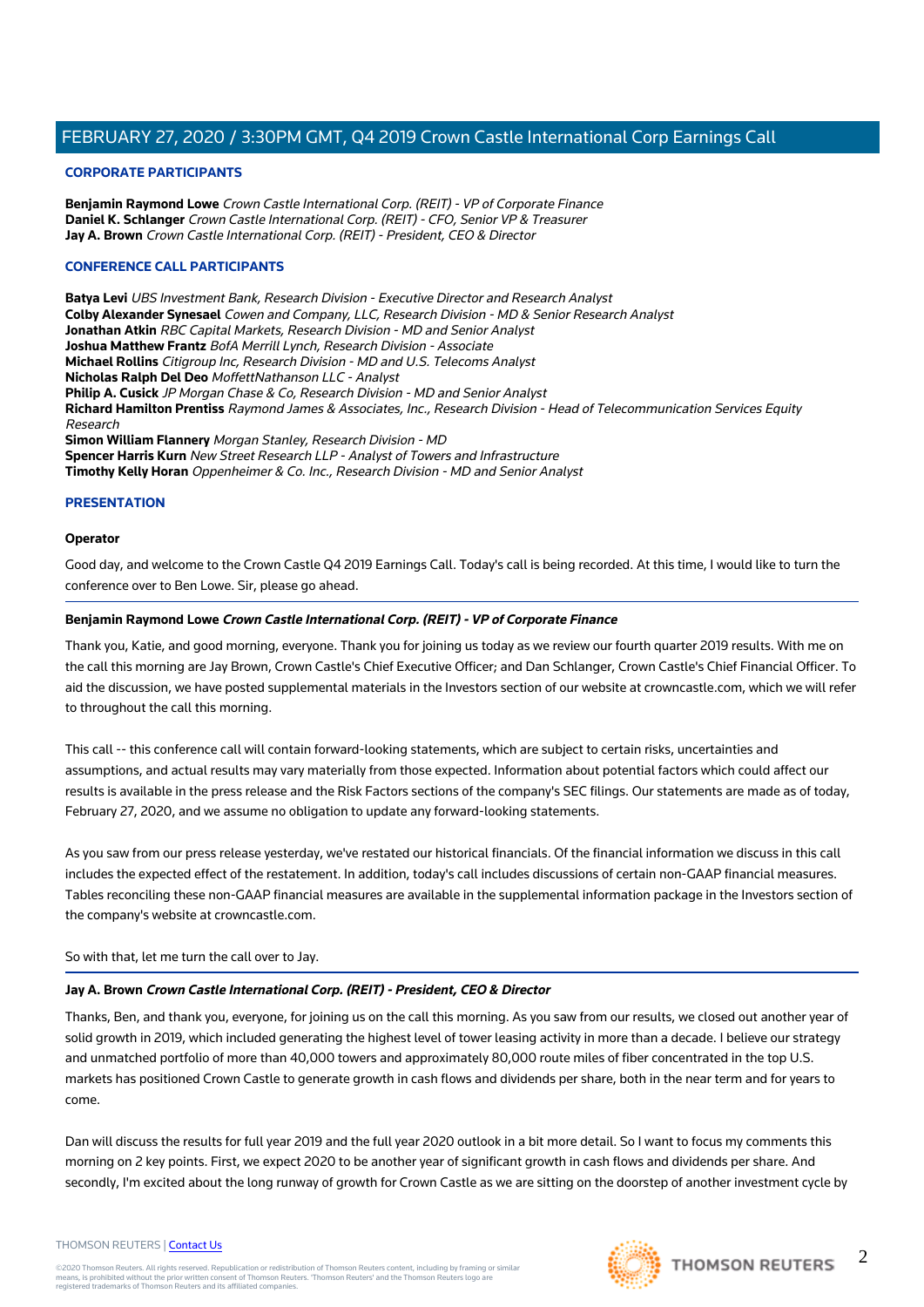our customers as they deploy 5G.

On the first point, we expect to grow AFFO per share in 2020 by approximately 8% supported by similar levels of growth in our tower and fiber segments when compared to 2019. We expect the elevated level of growth that we expect -- that we experienced in 2019 to continue with similar levels of tower leasing this year as our customers respond to the ongoing growth in mobile data demand.

Uncertainty around the outcome of the pending merger between T-Mobile and Sprint caused a decrease in activity during late 2019 and early 2020. However, we believe this slowdown will ultimately prove temporary and short-lived as we anticipate a significant increase in industry activity in second half of this year as clarity around the merger drives a ramp in 5G investments.

Within our small cell and fiber businesses, 2019 was a terrific year as we've successfully deployed approximately 10,000 small cell nodes, making the -- making it the highest year of production in our company's history. We expect to deploy another 10,000 small cell nodes this year as we continue to respond to the significant increase in demand from our customers while, at the same time, navigating ongoing hurdles that remain challenging with many municipalities and utilities. We finished 2019 with more than 40,000 small cells on air and another approximately 30,000 in our construction pipeline as we remain the leading U.S. small cell provider in terms of scale and capabilities.

Adding to the returns we are generating from attaching small cells to approximately 80,000 route miles of fiber, we generated 3% revenue growth from our fiber solutions business in 2019, and we anticipate similar levels of growth this year. We see a path to further improve our returns over time by sharing the same fiber asset across this larger addressable market of fiber solutions customers that require high bandwidth connectivity, including large enterprises, health care institutions and government agencies.

Simply put, 2019 was a great year of growth. And 2020 is shaping up to be similar, albeit potentially more back-end loaded than we previously expected. And as excited as I am about 2019 and 2020, I'm even more excited about the bigger picture. We have positioned Crown Castle with the right assets in the right market with market-leading capabilities to deliver value to our customers and generate shareholder returns for decades to come. As is often the case, the natural tendency is to overestimate what is possible in any given 12-month stretch while underestimating the dramatic change that can occur over a 10-year period.

Looking back over the last decade, we have significantly expanded our tower business from approximately 22,000 towers in the U.S., generating approximately \$1.5 billion in annual site rental revenue in 2009 to where we are today with 40,000 towers generating nearly \$3.5 billion in annual site rental revenue. We also established a common stock dividend during that time that provides a consistent return of capital to our shareholders, currently totaling \$2 billion on an annual basis or nearly 35% of our total revenues. Further, we have built a market-leading position in small -- in the small cells industry and have invested approximately \$15 billion of capital to establish fiber footprints in prime locations across the top U.S. markets where we see the greatest long-term demand.

While making those significant investments in assets and capabilities that we believe will expand our future growth opportunity as 5G is deployed, our equity market capitalization has increased from less than \$10 billion to over \$60 billion, generating a compound annual total return of greater than 18% for our shareholders during the last 10 years. And the combination of the market dynamics and our unique portfolio of assets sets us up for a long runway of continued growth as the wireless industry embarks on an investment cycle to deploy 5G. This has the potential to make the next 10 years look a lot like the last 10.

The current demand environment that is generating the highest levels of tower leasing activity in more than a decade is largely tied to our customers investing heavily in their 4G networks to keep pace with the 30% to 40% annual data demand growth. On top of that continued investment, we anticipate significant long-term demand for our infrastructure as 5G becomes a reality and wireless networks expand from connecting everyone to connecting everything.

Adding to my optimism, I believe recent industry developments will help to accelerate the deployment of 5G in the U.S. We believe the new T-Mobile, along with AT&T and Verizon, are in a great position to leverage their scale and valuable spectrum assets, ultimately promoting more investment across the industry. Adding to the opportunity, this is the first time in more than a decade that we have had visibility into a potential new customer entering the wireless market at scale with DISH networks looking to deploy nearly 100 megahertz

#### THOMSON REUTERS | [Contact Us](https://my.thomsonreuters.com/ContactUsNew)



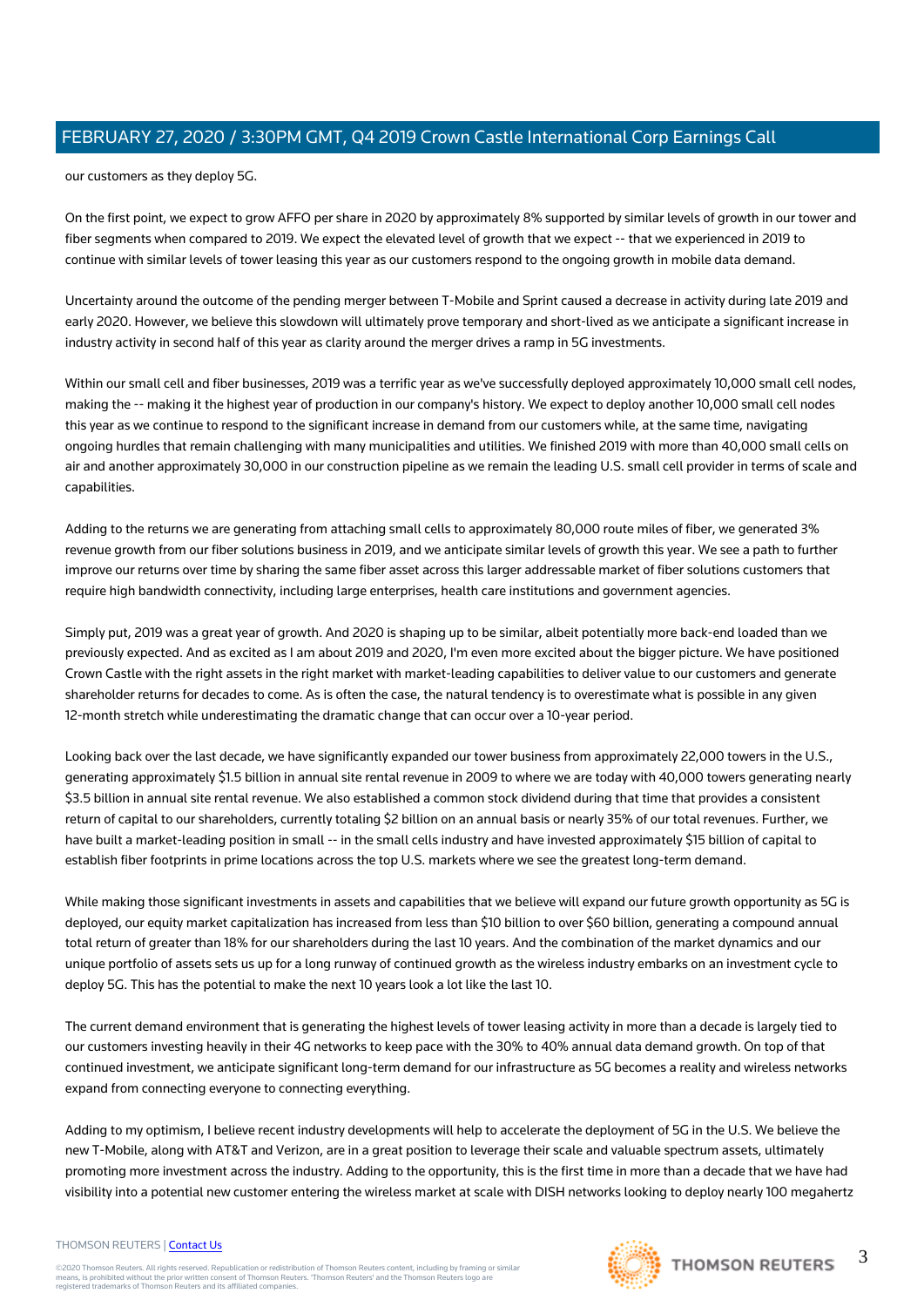of spectrum over the next several years in order to compete with the established operators and meet significant build-out requirement.

And finally, there are several large spectrum auctions on the horizon that we believe will bode well for the future tower and small cell demand. With our unmatched asset base and expertise operating in the best market in the world for communications infrastructure ownership, I believe Crown Castle is in a great position to capture these substantial long-term opportunities and consistently deliver a return of capital to our shareholders through a high-quality dividend that we expect to grow 7% to 8% annually.

## And with that, I'll turn the call over to Dan to go through some of the more specifics of the quarter and the last year.

## **Daniel K. Schlanger Crown Castle International Corp. (REIT) - CFO, Senior VP & Treasurer**

Thanks, Jay, and good morning, everyone. We delivered another great year of financial performance in 2019 with several highlights. We grew dividends per share by approximately 7%, reflecting the underlying growth in our business and our commitment to returning capital to our shareholders. We generated the highest level of tower leasing in more than a decade. We accelerated the deployment of small cell nodes by delivering approximately 10,000 small cells last year, the highest annual production in our history, and we continued to improve our financial flexibility by increasing commitments under our revolving credit facility to \$5 billion while also lowering our weighted average borrowing cost and increasing the average maturity on our debt by refinancing \$1.9 billion of debt at attractive long-term rates.

As I walk through our full year 2019 results and our updated outlook for 2020, please note that, where applicable, all financial figures reflect the impact of the restatement we disclosed in our earnings release yesterday, which I will discuss shortly.

Turning to our full year 2019 results on Slide 3 of the presentation. Relative to the midpoint of our prior outlook, the outperformance in site rental revenues was primarily offset at the adjusted EBITDA and AFFO lines by lower contribution from services tied to a slowdown in activity during the quarter -- fourth quarter. As Jay mentioned, uncertainty around the outcome of the pending merger between T-Mobile and Sprint led to lower activity levels in late 2019 that we believe will continue through early 2020 before rebounding later this year. As a result, we expect our financial performance in 2020 to be more back-end loaded than we previously anticipated, particularly in our services business.

Turning to Slide 4 and looking at full year 2019 in more detail. Site rental revenues increased by \$298 million, inclusive of \$290 million in organic contribution to site rental revenues. That equates to just over 6% growth. That 6% growth is comprised of approximately 6% growth in towers, 17% in small cells and 3% in fiber solutions.

Moving on to investment activities during the year. We deployed approximately \$2.1 billion in capital expenditures, including \$1.9 billion of revenue-generating capital expenditures comprised of \$1.4 billion in fiber and approximately \$450 million in towers. Additionally, during 2019, we returned significant capital to our shareholders through our quarterly common stock dividend totaling \$1.9 billion in the aggregate or \$4.58 per share, representing growth of approximately 7% compared to full year 2018. From a balance sheet perspective, we ended 2019 at approximately 5.5x debt to EBITDA. We remain committed to our investment-grade credit rating and anticipate a glide path back to our target leverage of approximately 5x by the end of 2020 based on the expected EBITDA growth throughout the year.

Turning to our full year 2020 outlook. Starting on Slide 5 of the presentation. You can see our outlook remains unchanged, apart from the effect of the restatement.

To wrap up, 2019 was another very successful year for Crown Castle. We are excited about the growth opportunity going forward as 5G deployments are just beginning and are expected to drive significant demand for our tower and fiber infrastructure. Currently, we are seeing the benefits from the investments our customers are making in wireless networks to keep pace with increasing data demand, which allows us to provide near-term returns through a high-quality dividend that we expect to grow 7% to 8% annually. At the same time, we're making significant investments in our small cell and fiber business that we believe will position Crown Castle to take advantage of the long-term growth trends Jay discussed earlier and generate shareholder returns for decades to come.

Before opening the call up to questions, I'd like to spend a minute addressing the restatement of our previously reported financial

#### THOMSON REUTERS | [Contact Us](https://my.thomsonreuters.com/ContactUsNew)

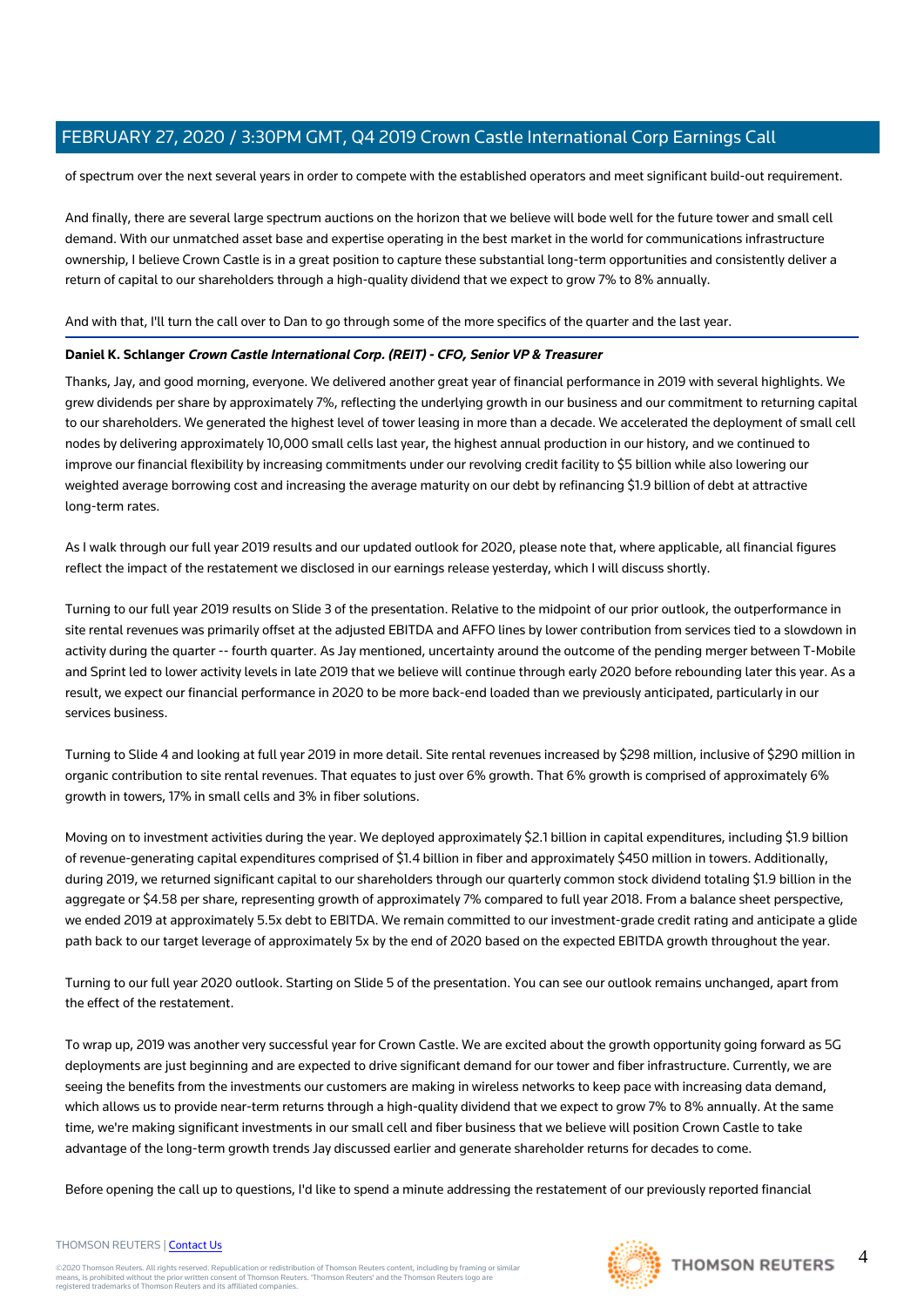statements as described and detailed in our press release yesterday. In connection with our year-end procedures and after receiving the previously disclosed subpoena from the SEC, we engaged in a review internally and with our independent auditors of our accounting policies for our tower installation services. Following that review, we decided with our auditors to seek additional input from the Office of the Chief Accountant of the SEC, also referred to as the OCA, regarding whether a portion of our tower -- of our installation services revenues should be recognized over the term of the lease of the installation work -- of the lease the installation work is associated with.

After consulting with the OCA, we determined that our historical practice of recognizing the full transaction price as service revenue upon completion of the installation was not acceptable under GAAP. Instead, a portion of the transaction price for our installation services, specifically the amounts associated with permanent improvements recorded as fixed assets, represents a modification to the lease to which the service work is related and, therefore, should be recognized on a ratable basis as site rental revenues over the associated remaining lease term. To be clear, this restatement only impacts the results in our tower segment and has no effect on our fiber segment.

It is important to note 2 key facts as it relates to the restatement. First, over the term of customer lease contracts, we will recognize the same cumulative amount of total revenue and total gross margin as our historical practice. And second, the new accounting treatment will have no impact on our net cash flows, our business operations or our expected dividend per share growth going forward.

As noted in our release, our consultation with the OCA was not part of the previously disclosed SEC investigation or subpoena. Based on our internal review, we continue to believe that our capitalization and expense policies, which were the subject of the subpoena, are appropriate. We will, of course, cooperate fully with the SEC, including in connection with the review of those policies.

With that, Katie, I'd like to open the call up to questions.

## **QUESTIONS AND ANSWERS**

## **Operator**

(Operator Instructions) Our first question will come from Philip Cusick with JPMorgan.

## **Philip A. Cusick JP Morgan Chase & Co, Research Division - MD and Senior Analyst**

A couple, first on the restatement. Can you give us some examples of the types of projects where the accounting on revenue has changed and why you're confident that the cost should be capitalized versus expensed in a ratio where they are today?

And then second, can you give us any update on progress in the small cell business on applications and permitting timing?

## **Daniel K. Schlanger Crown Castle International Corp. (REIT) - CFO, Senior VP & Treasurer**

Sure, Phil. I'll take the first part of that and leave Jay for the second one. The types of projects we're talking about is when we do services work, in essence, what we're doing is putting new equipment on to our towers. In order to do that, we have to add some permanent improvement to those towers. So think of something like a bracket or a mount that holds the antenna in place. As we do that, we're creating a permanent asset that we believe adds to the value and the revenue-generating potential of that tower going forward.

And as we do that, we have to capitalize -- we believe we need to capitalize those because those are permanent improvements, as I just said. That capitalization leads to the deferral of revenue of that portion of the services work that is associated with the capital. So as we put that piece of equipment on the tower that adds value to the tower, we defer the revenue associated with that and we capitalize the cost associated with it.

The reason we're comfortable with that and remain comfortable with our capitalization policy is we do believe that we're adding to the permanent revenue-generating potential of the tower going forward, and therefore, it is a capitalized portion of the work to add to the fixed asset base that we have in place.

## **Philip A. Cusick JP Morgan Chase & Co, Research Division - MD and Senior Analyst**

And does this now more closely match the expensing versus capitalization on the cost side?



#### 5 THOMSON REUTERS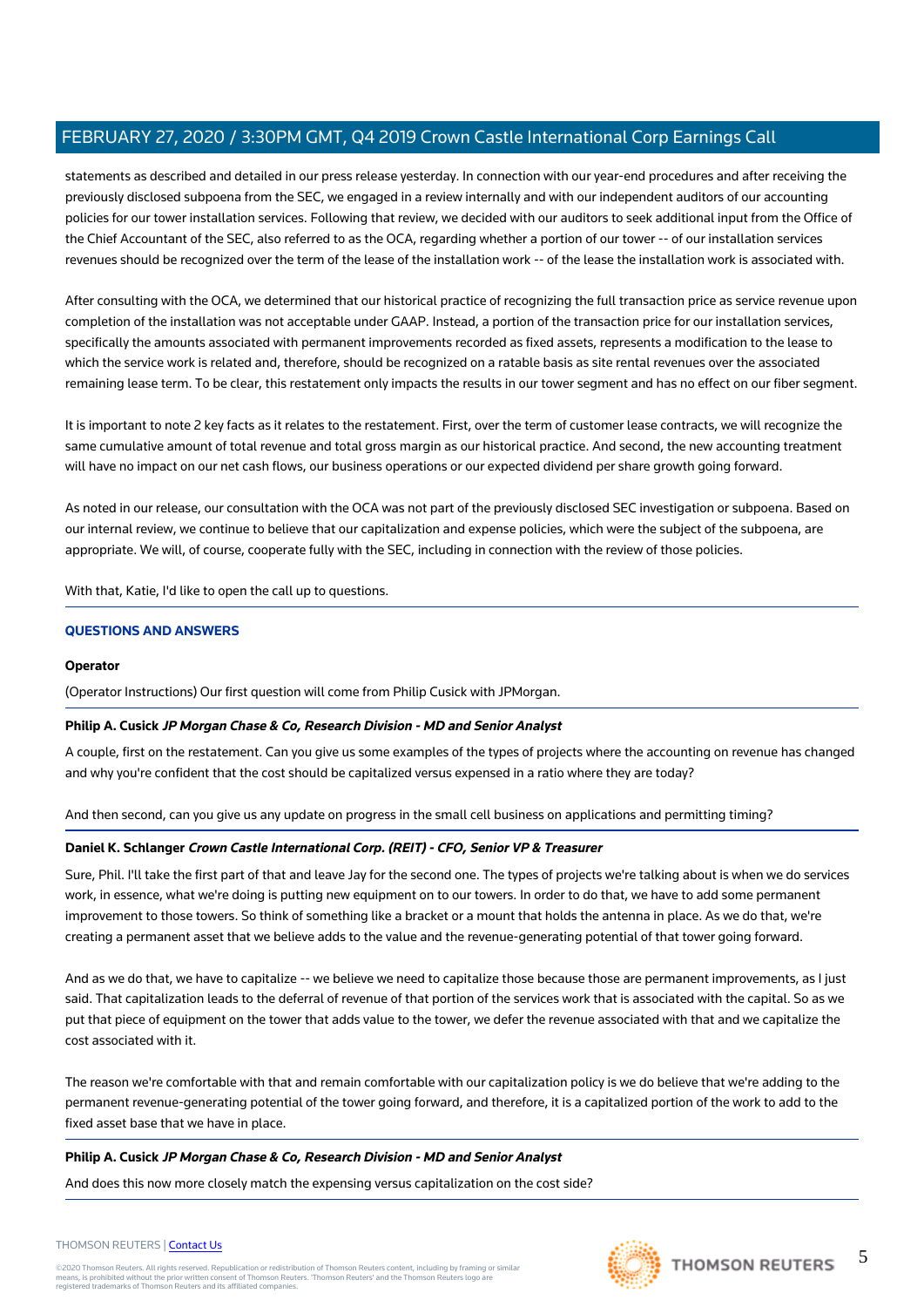## **Daniel K. Schlanger Crown Castle International Corp. (REIT) - CFO, Senior VP & Treasurer**

Yes. It does. It defers the revenue and capitalizes and then it depreciates that over time.

#### **Philip A. Cusick JP Morgan Chase & Co, Research Division - MD and Senior Analyst**

How are those roughly related in terms of size?

## **Daniel K. Schlanger Crown Castle International Corp. (REIT) - CFO, Senior VP & Treasurer**

How are those -well, you can see that what we do is the capital is around -- for 2019, it was around \$210 million. That's the revenue that we are removing from the services business. And then we get about \$110 million of the amortization of prior and 2019 work in 2019 related to what we had done historically and then amortize up through 2019.

## **Philip A. Cusick JP Morgan Chase & Co, Research Division - MD and Senior Analyst**

Sorry, I meant more on the cost side, the relative ratio of expense versus capitalization of those costs. How are those similar or different to the revenue side?

## **Daniel K. Schlanger Crown Castle International Corp. (REIT) - CFO, Senior VP & Treasurer**

I'm sorry, Phil, I'm having a hard time following the question. The relative ratio of the capitalization to the expense?

## **Philip A. Cusick JP Morgan Chase & Co, Research Division - MD and Senior Analyst**

On the cost side, if you -- in terms of the cost you're generating, how much of it are you capitalizing or versus expensing immediately alongside the revenue?

## **Daniel K. Schlanger Crown Castle International Corp. (REIT) - CFO, Senior VP & Treasurer**

Yes. So the amount of cost that we're capitalizing is a little higher than the amount -- on a percentage basis, a little higher than the amount of revenue that we're deferring just because we have margin associated with some of that. So it's pretty close, but it's probably slightly higher on the cost capitalization percentage of expense as it is the deferred revenue as a percent of revenue. But it's pretty close.

## **Philip A. Cusick JP Morgan Chase & Co, Research Division - MD and Senior Analyst**

Okay. And then on the applications and permit timing?

## **Jay A. Brown Crown Castle International Corp. (REIT) - President, CEO & Director**

Yes. Happy to take that one. I think we made great progress during 2019 clearing a number of different hurdles around municipalities and utilities, and we're getting better in terms of how we approach the projects, how we -- some of the work -- the pre-work that we do in order to get ready to launch a new project in a market. Certainly, the the feedback and help that we received during the calendar year from the FCC and their new policy was helpful. As I've mentioned in past calls, their help was mostly effective in markets where we were at a complete standstill, and they clarified the time line to be able to go through the process as well as the cost associated with doing that.

So that was helpful and I think reflective of the comments that both Dan and I made around put 10,000 of these nodes on air during calendar year 2019. We would've loved to have done more, obviously, but that was the highest level of production we've ever done in the company's history. And so our team worked incredibly hard to get to the place where we could deliver at that kind of scale. And we think 2020 plays out very similar to that, about 10,000 nodes that we'll put on this year but we're continuing to work on the broader efforts around the best way to overcome some of the continuing hurdles and challenges of getting through municipalities and utilities.

And every time this question comes up, one of the things that I think is important to keep in context is a lot of the hurdles associated with this, I don't think, are ever going to go away. So I don't ever anticipate that our time line today of between 18 and 36 months to get these small cell nodes on air, I doubt that there's ever a time when we're telling you that we're able to get these done inside of a calendar year on average. The time lines are long because we have to work with the municipalities and the utilities, both to navigate some of the existing infrastructure but just to make sure that these assets comply with the desired aesthetics in the community. And the barriers to that entry are incredibly high, just like the tower business.

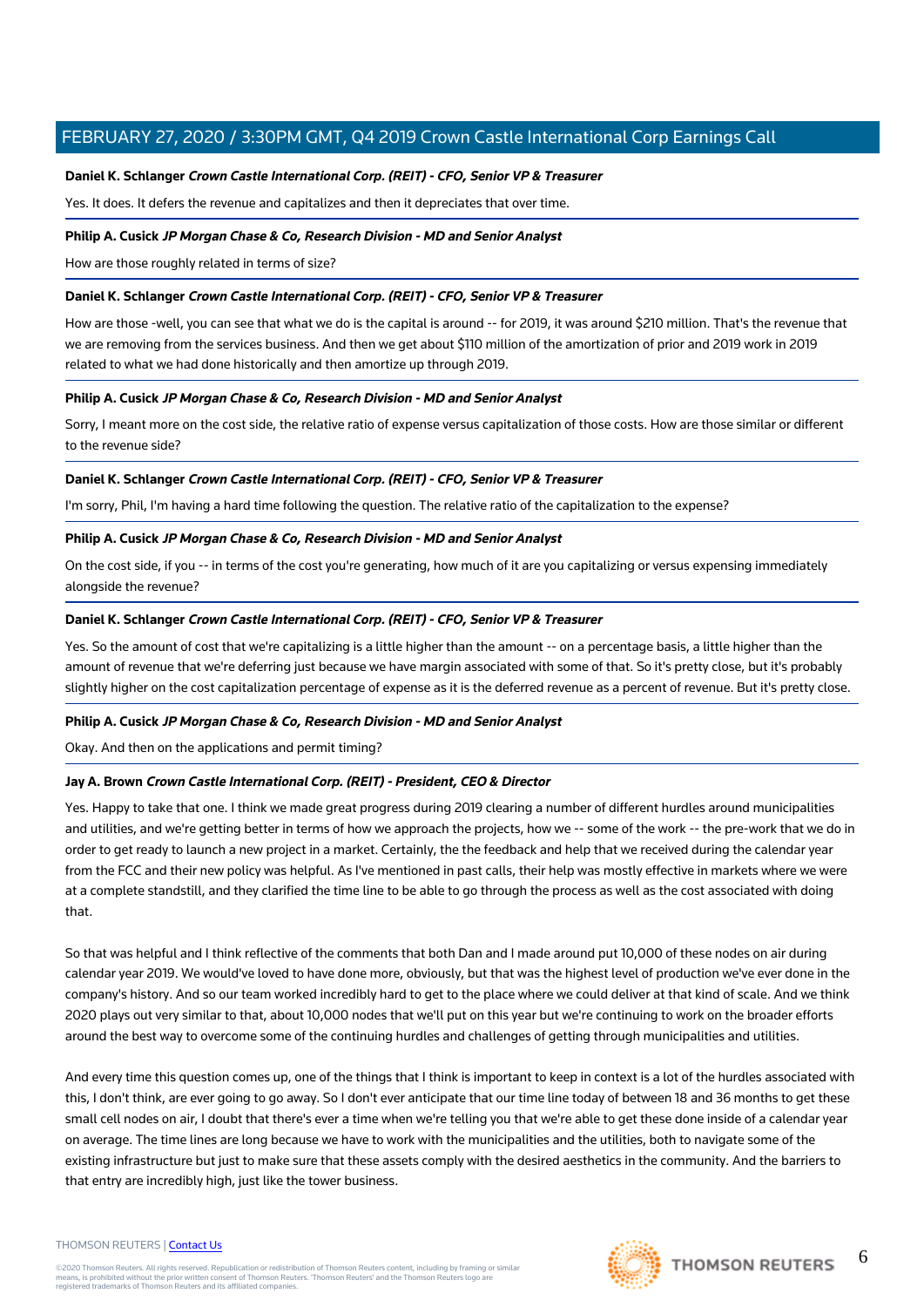So I think long term, we will always be overcoming the hurdle or the challenge of getting these things on quickly. That's largely a relational work that we need to do with municipalities and communities that we're putting this infrastructure into and making sure that we balance appropriately the need for the infrastructure and the desired aesthetics of the community in which the infrastructure is going into.

## **Operator**

Our next question comes from Simon Flannery with Morgan Stanley.

## **Simon William Flannery Morgan Stanley, Research Division - MD**

Great. Just continuing on the small cell. Maybe you could just share a little bit of the kind of same-store sales, what's happening on a nodes per mile and your ability to lease it up. And does that -- is there any change there in the permitting if you already have the fiber deployed and somebody wants to add another node?

And then just on the enterprise fiber business. Any changes in your go to market and kind of your sales force or anything like that to help drive the bookings engine?

## **Jay A. Brown Crown Castle International Corp. (REIT) - President, CEO & Director**

You bet. On the first questions around small cells, we're seeing similar levels of lease-up to the existing assets that we've seen over the last few months that we've talked about -- I guess the last couple of quarters that we've talked about. We're continuing to see a desire from the wireless operators to go on fiber that we built originally for an anchor tenant in mostly top 10 markets in the U.S., where the preponderance of the investment has been made. We're still seeing significant activity and lease-up on that legacy fiber.

And then the density of new nodes, when a carrier ask us to construct additional fiber to build, has stayed relatively similar. So we're in the neighborhood of 2 to 2.5 nodes per mile. And then as we see a carrier come back and want to go on that existing fiber, I'd say, generally across the country, the build-out is similar to that.

I think you could -- and in a more upside case, as we think about long term, both from what's currently being driven for 4G as well as what we expect in 5G, when Dan and I talk about kind of the upside opportunity that we have and why we're so excited about the quality of these assets over a decade, I think back to the learnings around towers. And in the early days of towers 20 years ago when the assets were built, we looked at the landscape and saw that there was going to be some lease-up associated with the assets. But we sit here today, 20 years later, and the lease-up was far in excess of anything that we underwrote when we made those initial investments.

And I think the parallel on the small cell side is we're underwriting these investments assuming current levels of data traffic and the need for these assets in 4G and, at the same time, the underlying drivers for the need of the asset, data growth, which is continuing to grow at 30% to 40% per annum, and 5G coming, we believe, give us the opportunity that the underwriting criteria and the underwriting assumptions that we've made on these assets may prove to be much lower than the actual usage of the assets over the long term and, therefore, creates lots of opportunity for additional return well beyond what we're underwriting.

And everything that we're seeing in the market today, what we saw throughout 2019 and all the conversations that we're having currently in 2020 and as the carriers, we think, were starting to see the early glimpses of real 5G activity as we head towards the end of 2020 give us a great deal of comfort that the lease-up is coming and the density with which we've underwritten these assets will be at least as good as what we've expected.

## **Daniel K. Schlanger Crown Castle International Corp. (REIT) - CFO, Senior VP & Treasurer**

And just building on that a little bit, Simon, we're still building about on activity levels, about 70% anchor builds and 30% lease-up. So we're continuing to add miles of fiber to accommodate the type of lease-up Jay is talking about. And what we think we're doing is getting those as kind of the first-mover advantage. So when we go into a market, we build that fiber, we're there. It does provide us a competitive advantage for getting that lease-up. And if we're right that the lease-up could be significantly more than what our underwriting has been, then we're just building more and more of that upside into our asset base as we go along.

#### THOMSON REUTERS | [Contact Us](https://my.thomsonreuters.com/ContactUsNew)

©2020 Thomson Reuters. All rights reserved. Republication or redistribution of Thomson Reuters content, including by framing or similar<br>means, is prohibited without the prior written consent of Thomson Reuters. 'Thomson Re



7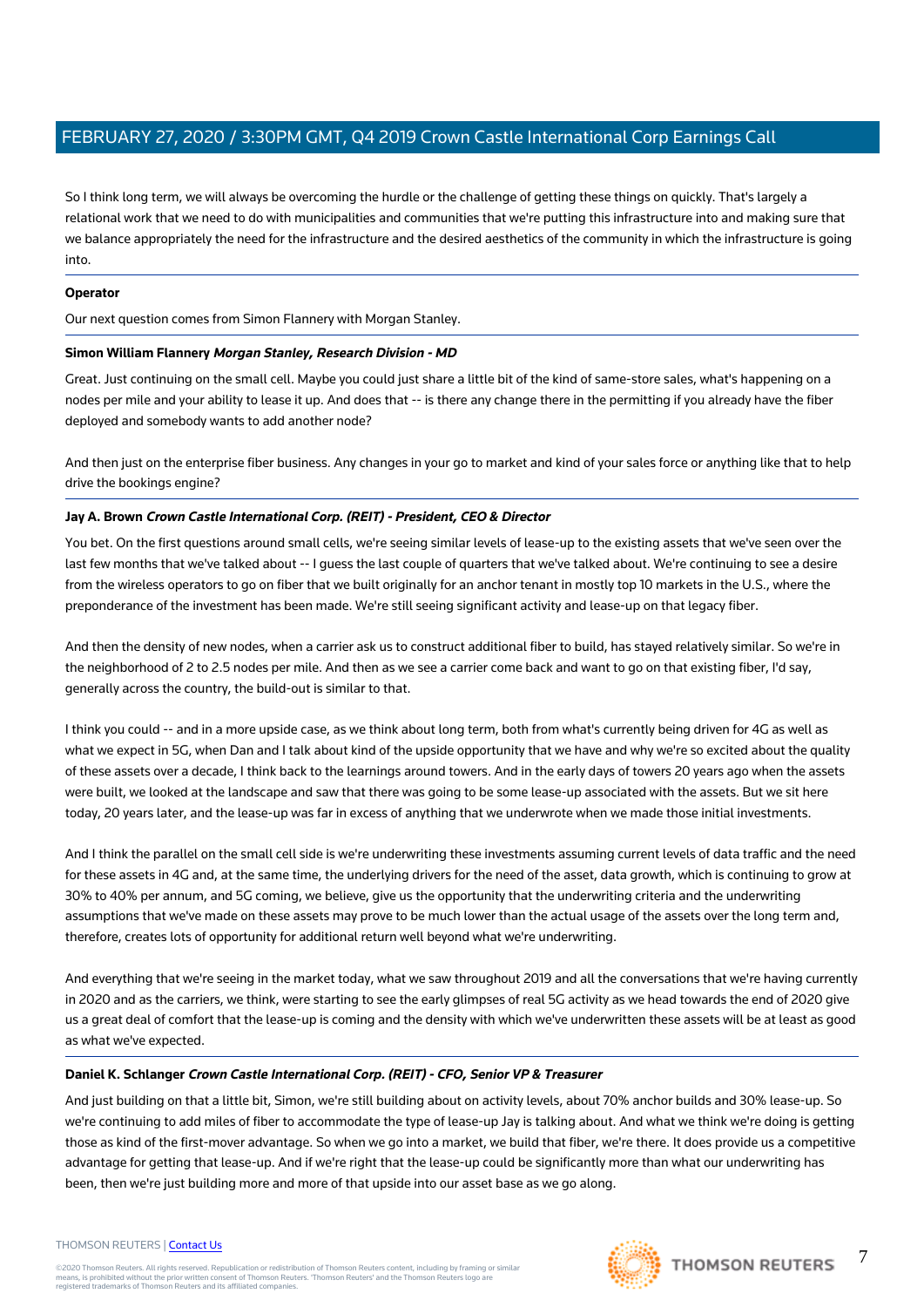And therefore, one of the questions you asked is the node per mile, that really hasn't changed much. It's been in that neighborhood of 1 node per mile, on average, if you look at just the fact that we have 80,000 miles and about 70,000 nodes on air under construction. It hadn't change much because we keep building miles of fiber that we think is just embedding more and more of that upside that Jay was talking about.

## **Jay A. Brown Crown Castle International Corp. (REIT) - President, CEO & Director**

Simon, did you have another question on that topic before I go on to fiber solutions?

## **Simon William Flannery Morgan Stanley, Research Division - MD**

No. No. Go on, on the fiber, yes.

## **Jay A. Brown Crown Castle International Corp. (REIT) - President, CEO & Director**

Okay. On the fiber solutions side, we continue to, I think, get better at running that business. As we talked about and Dan talked about specifically in the guidance for 2020, we're assuming similar level of net growth as we had in 2019, so about 3% growth in the business. We continue to believe that, that -- those are a very attractive form of -- and sources of revenues in the -- across the fiber assets as they add to the incremental yield across the assets.

So we're getting -- I think we're getting better at both identifying and building a pipeline of future tenancy, and the strategy is playing out exactly as we thought. We're focused on the small cell opportunity. We think that's the biggest driver of the long-term returns of the fiber business. And along that -- as we're chasing the biggest opportunity and the biggest driver of returns, we want to supplement that with the opportunity of putting enterprise clients on the -- on that same fiber plant, and that's playing out similar to what we expected as we talked about it both last year and then going into 2020.

## **Operator**

Your next question comes from David Barder -- Barden from Bank of America.

## **Joshua Matthew Frantz BofA Merrill Lynch, Research Division - Associate**

It's Josh on for Dave. Verizon said they expect to deploy about 5x more small cells in 2020 versus last year. Maybe if you could provide any sort of insight as to what role you're playing in that, and maybe you can also speculate on how you think that's possible kind of given the permitting issues and the steady deployment volumes you guys are having.

And then secondly, is there any relationship between the SEC subpoena and the restatement you did yesterday?

## **Jay A. Brown Crown Castle International Corp. (REIT) - President, CEO & Director**

On your first question, Josh, I think -- I'm not going to comment specifically on Verizon or their plans. At least we try as much as we can to avoid speaking specifically to any one customer, what their build-out plans are. So I'd refer you there, to Verizon, to get more color on what they're expecting for '20.

I would say, more broadly, I think their comments match what you hear from all of the wireless carriers, and that is the historical pace at which we've been doing small cells is nowhere close to the long-term demand for small cells and the need for small cells. The reality of the networks today, given the data traffic and the amount of spectrum that is today available or will in the future be available, the density required in the network is just not possible without the use of small cells. So macro sites continue to be the lowest cost, most efficient way for them to deploy spectrum and to handle data demand. But the density of those sites, we -- you just can't get them dense enough in order to meet the total market demand, which is why small cells are necessary. So I think you're going to see comments similar to Verizon, and others have made those kind of comments about the large-scale necessity of small cells. I know a lot of industry observers have made comments like, there's going to need to be well over 1 million small cells built over the next decade, and we certainly believe that to be the case.

The last thing I'll say about that topic is we're not underwriting that we're going to continue to capture the same level of market share

## THOMSON REUTERS | [Contact Us](https://my.thomsonreuters.com/ContactUsNew)



8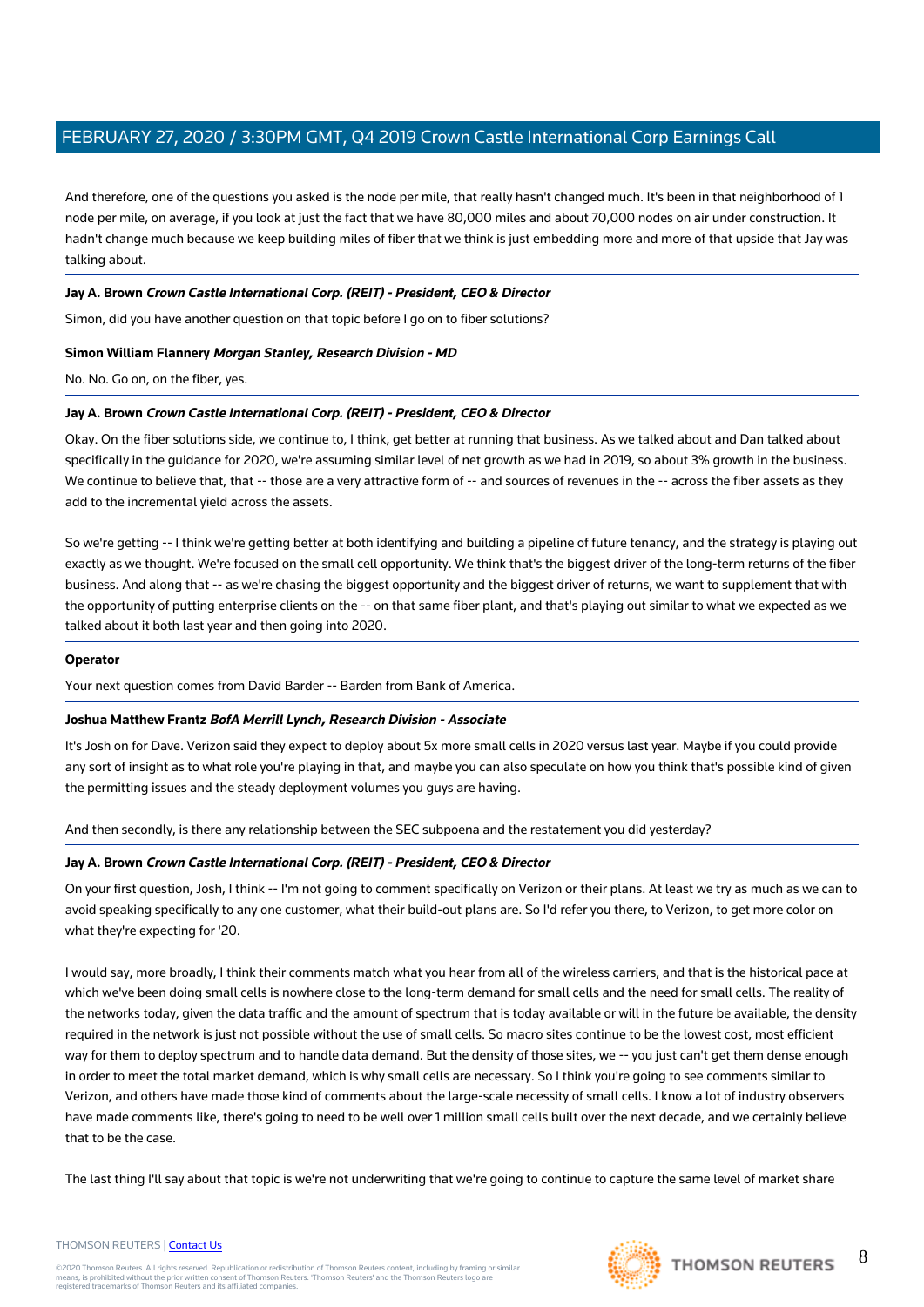that we have historically. I think as we've talked about the business, we've been pretty clear that we've been capturing about 50% of the total activity in the market for small cells. We're not going to build fiber in every location in the U.S. in order to continue to keep pace with it. And I think from the carrier comments, I think there's an expectation that we have that the carriers are going to build small cells well beyond the top 100 markets in the U.S. in terms of total number of nodes that will ultimately get built. We may not follow them to all of those markets. The vast majority of our capital thus far has been invested in the top 25 markets and particularly in the top 10 markets in the U.S. And I think over time, the driver of our revenues and continued investment is more likely to be biased towards those top markets in the U.S. than it is everywhere in the U.S.

And so as a -- as you see the total addressable market grow, and I think you will see it grow, we're going to be selective in terms of where both we invest the capital, and that investment of capital will drive kind of the subsequent view of how many nodes do we end up on our fiber. The trajectory, though, I think, is right in line with everything that I said in my prepared remarks about the drivers of 4G and 5G and the growth in data necessitates a significant increase in the number of small cell deployments relative to where we are today. So those kind of multipliers, when I hear our customers talk about that, I'm really encouraged about how we've positioned our business and give rise to the comment that I made around the optimism that I have, not just for 2020. But over the next decade, there's going to be a lot of growth. And I think we're very well positioned to capture a significant portion of that, both in terms of towers and on the fiber side as they spend on small cells.

## **Daniel K. Schlanger Crown Castle International Corp. (REIT) - CFO, Senior VP & Treasurer**

Yes. And Josh, let me just address the second part of your question, which was the relationship between the subpoena and the restatement. The clearest answer is they really don't have to do with each other. The subpoena is ongoing, and we will update when we have something to update. And it had to do -- as I mentioned in my statement, had to do with the capitalization policies we have in place around our installation services business.

On the restatement, what I would say, though, is when we've gone through our year-end review and after having received that subpoena, we looked at all the policies around our installation services business. And like I mentioned, we remain comfortable with the capitalization policies we have in place. But what we did in conjunction with our independent auditor was we found a part of the installation services revenue recognition that was sufficiently technical and nuanced enough that we, with our internal auditor, decided that we needed to go seek some input from the Office of the Chief Accountant of the SEC. And having done that, we then figured out that we needed to restate because of a change -- or the way we had done it historically was not acceptable. So like I said, they're not related, but it did drive us down the path that led us to the OCA.

## **Operator**

Our next question comes from Jon Atkins with RBC.

## **Jonathan Atkin RBC Capital Markets, Research Division - MD and Senior Analyst**

I wondered if you could maybe give a little bit of an update on edge compute and Vapor and kind of thoughts around those opportunities.

And then as it pertains to your tower business, and I think we're still kind of working through the math as it pertains to the restatement, but you appear to be guiding towards a healthier leasing year this year compared to last year despite it being back-half weighted. So am I correct in that assertion? And if so, what's driving that given the back-end nature of this year?

## **Jay A. Brown Crown Castle International Corp. (REIT) - President, CEO & Director**

Sure. On the first question around edge and Vapor, Vapor IO is a company that we made an investment in a couple of years ago. They're focused on edge computing and providing an ability to put small-scale data centers, if you will, at the very edge of the network, namely at the edge of the network means the tower sites. We made an investment in that a number of years ago because we believe there's significant opportunity in both managing data traffic and reducing the cost of the movement of that traffic as traffic grows and the interconnectivity of people who want to connect at the very edge of the network. And I think as we move towards 5G, it's going to open up even more opportunities at the edge, both for compute power and for connectivity of folks who want to get at the very edge of the networks.

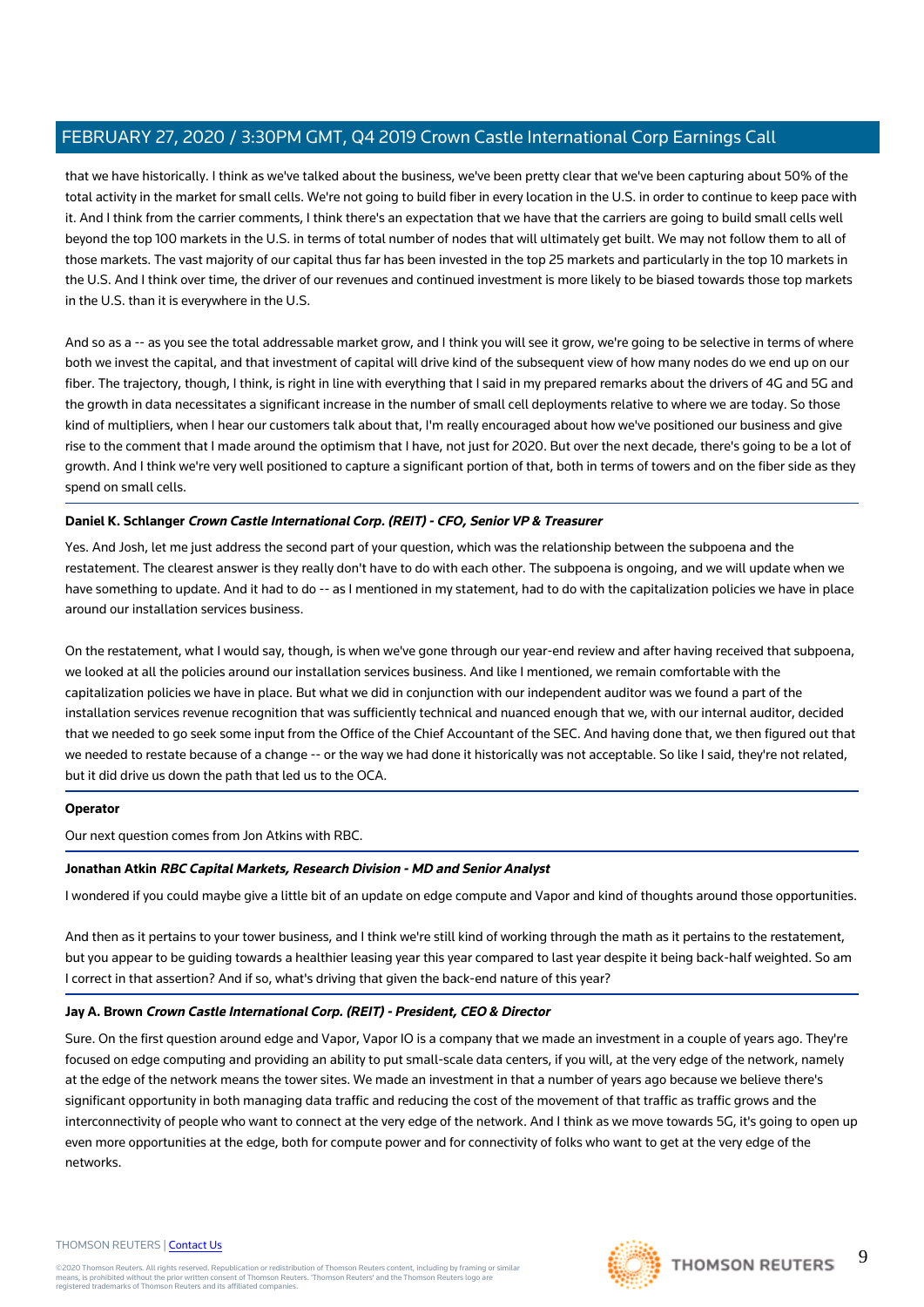I think our tower sites are very well positioned to capture that opportunity. If you think about it on a base level around just a real estate play, the tower sites provide a location for the equipment to be located and to build these colocation facilities at the edge of the network. So I think tower sites are well positioned for that. And a significant amount of the overall wireless traffic is going to be going across those towers. So it makes logical sense to put these facilities at the edge of it, when you're putting them at the edge of the network to put them at the tower sites.

The other component of our business, though, that I think will equally benefit is the fiber that we have. And I think as we move towards the 5G world and even as we're seeing in 4G, fiber becomes a vital inseparable part of the wireless networks. And the link, as the world moves much more towards C-RAN and O-RAN is to connect sites with fiber, both the macro sites and the small cells over fiber. And I think the assets that we have will grow in increasing value as that happens. And the synergies around those 2 assets, I think, open up opportunities for us uniquely for things like Vapor, and that's why we made the investment.

I would say just as a -- the one cautionary part of this is it's still really early. So we're getting revenues from Vapor, and we've deployed a number of colocation facilities, but it's not a meaningful portion of our revenues. It's not driving our guidance yet, but we do think the returns and the opportunity are worthy of the investment that we made and the opportunity that lies ahead. If the world helps as we think it will, could 1 day be meaningful. So we're pretty excited about that.

Your second question around the tower update, and Dan can step in if -- maybe a little more specifics, if that's where your question is going. The change in tower revenue is related to the effect of restatement. And we have maintained our assumption in terms of total leasing -- for total tower leasing activity for 2020 is the same as what we had previously when we gave our guidance for 2020. So we've shifted it to be a little bit more back-end loaded. But in terms of total activity, we don't actually see a slowdown year-over-year when compared to 2019, and that's pretty exciting.

As I mentioned in my comments, 2019 was the highest level of tower leasing activity that we've had in a decade, more than a decade. And we think 2020 is shaping up to be similar in terms of its level of activity. So the uplift that you're referring to, I think, is just the effect of the restatement and the amortization of the deferred revenues that Dan was walking through in his earlier comments.

## **Jonathan Atkin RBC Capital Markets, Research Division - MD and Senior Analyst**

And then on small cell tenancy growth as well as kind of build-to-suit activity, you talked about the 30-70 split. Is that relatively weighted evenly across national carriers? Or is it more of a narrower subset given the emphasis that one of your customers has on its One Fiber initiative?

#### **Jay A. Brown Crown Castle International Corp. (REIT) - President, CEO & Director**

Similar levels of activity across the industry. There is -- as I was making the comment in my -- a minute ago, I think, to Josh, as the carriers think about the deployment, they are focused, as our capital is focused, largely in the top 25, top 10 markets in the U.S. is where a preponderance of the focus and capital is going currently. So they're colocating. That's where most of the colocation would be.

To the extent that we're making investments beyond that, the ratios would be a little bit higher in terms of new assets being built relative to colocation. So our more legacy assets would have higher levels of additional tenancy, and then our newer assets, as we go out from that core, obviously, would increase. But I wouldn't draw -- I would draw a distinction geographically rather than drawing a distinction among customers in terms of the type of activity that we're seeing.

#### **Operator**

Our next question comes from Colby Synesael with Cowen & Company.

#### **Colby Alexander Synesael Cowen and Company, LLC, Research Division - MD & Senior Research Analyst**

Great. Two questions. One is, Jay, if you look out a year plus from now and you think about the T-Mobile-Sprint merger and what's happening with DISH, do you think there's a bigger opportunity for Crown specifically as it relates to your fiber business opposed to your tower business just given where those companies are in terms of their fiber build-outs and what they actually own?



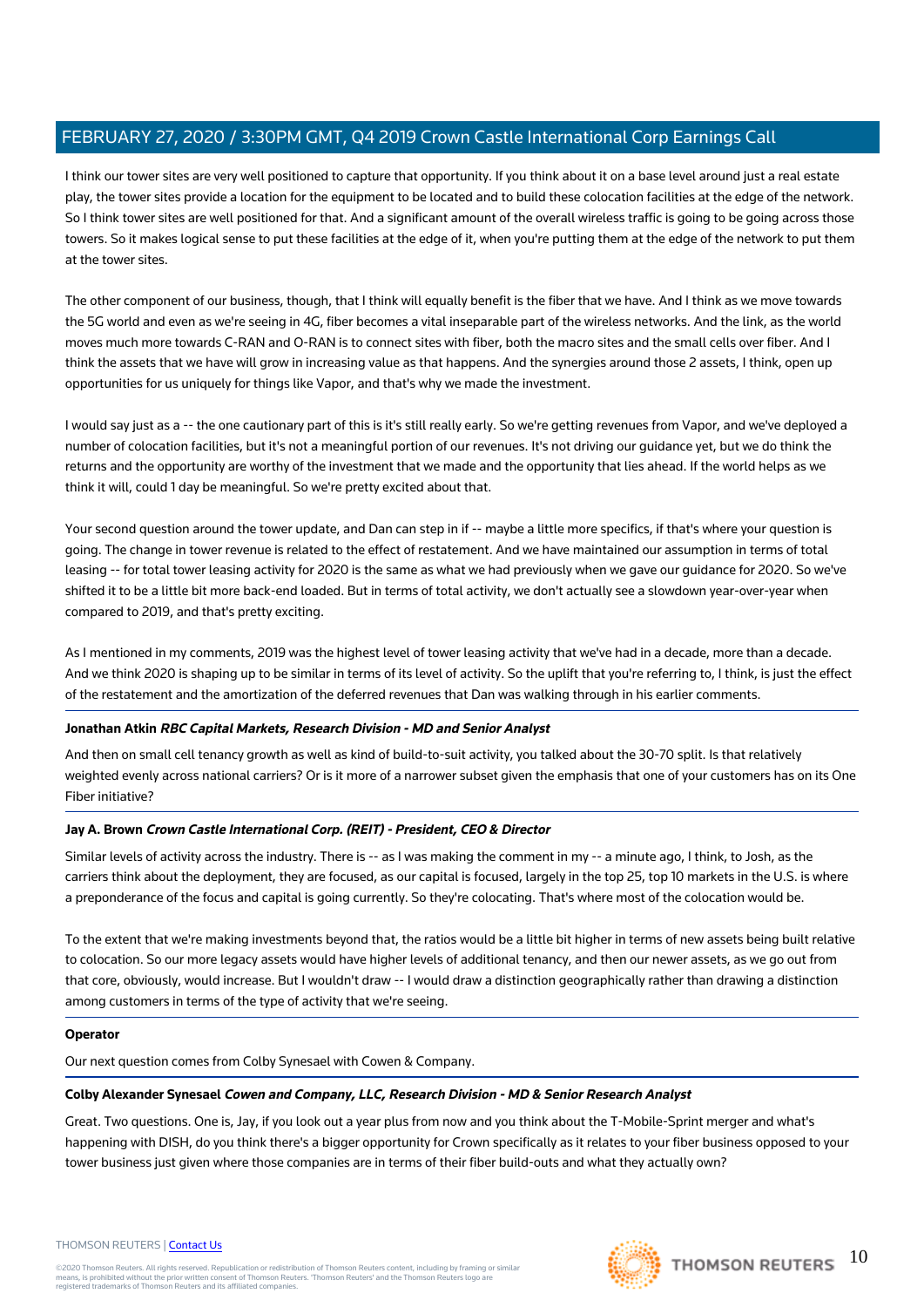And then secondly, your commentary around this year being potentially more back-end loaded, when would you have to see the imprint in activity for that ultimately proved correct in terms of translating into revenue? And if we don't see that by that period of time, is there actually a risk that you might have to end up producing your 2020 guidance?

## **Jay A. Brown Crown Castle International Corp. (REIT) - President, CEO & Director**

Sure. Colby, on your question, I think the opportunity, if you look at kind of the assets that we have and the scale of those assets and as we move from 4G into 5G, there's going to be a tremendous amount of opportunity on the tower side. And from -- just purely from a scale standpoint, nominal dollars, I think towers will still outpace what we see from a fiber and small cell standpoint.

I do think, though, as we move towards -- as we move towards 5G and my comments around the density required in the networks, the returns, the incremental returns and the total returns on the assets over time, yes, I think we will be benefiting on fiber disproportionately relative to towers because of the total amount of activity relative to the size of the capital investment that we've made there.

And that leads to kind of the upside opportunity that Dan and I have spoken a lot about and why we're in the business. Our returns on invested capital today of about 6% to 7% initially get pretty close to covering our cost of capital out of the gate. The incremental returns beyond that are very attractive. And as we've got these assets that we think are unique and very valuable over time as -- whether it's T-Mobile and Sprint or Verizon-AT&T or others, as they come across those assets, I think we're going to see a really nice increase in the yield on those assets over time. And that incremental change from kind of the 6% to 7% to the step to more than covering our cost to capital and delivering an equity return, that change in yield, I think, will be more significant around fiber and small cells than what it is in towers but believe towers is going to continue to do well as we see growth on the tower side.

To your second question about the back-end nature of the year, I would go back to kind of a real basic of the way our business operates and how we think about our guidance for any given year. There are 3 buckets of revenue for which we're always looking forward to the next year and making sure that we sort of count them in order to come up with our outlook. The first bucket is leases that we signed in the previous year. So your question related to 2020, we look at all of the leases that we signed during 2019 and then turned on air during 2019 but only received a portion of the full year's revenues during 2019. So we turned to lease on in October of 2019. We only received 3 months of rent from that lease in 2019 but we'll receive 12 months of rent in calendar year 2020. So that looks like significant growth in 2020 from those leases that were turned on.

The second bucket of activity is related to leases that we signed during 2019, and we know they're going to turn on air in 2020. And given the timing of how long it takes to turn on tower leases, now that sort of takes us through about halfway through calendar year 2020. So those leases have already been signed. We know where they're going. We know what we're going to be paid on those leases and we're just scheduling out those rents to be turned on. They had no contribution to 2019, but they're known today.

And then the third bucket, which is by far the smallest bucket, is leases that we're working on today that ultimately will be turned on and will make some contribution to our revenues. Those generally will come on air the back half of this year, if not the fourth quarter of this year, as we go through the process. And we may not have perfect visibility of those, but that's why we give a range of revenue outcomes for the calendar year. It basically is making up for that third bucket of, okay, if we do really well, we come in at the high end of it. If we don't do quite as well, we come in towards the lower end of it. But that's a relatively small portion of the guidance. And relative to the activity level, the spread on the guide or the outlook is pretty wide in terms of what could happen with those leases because of the timing of them. And in totality, though, most of the revenues that we turn on this year are more known at this point. So that's probably the best way to think about how we gave our outlook and why we're comfortable saying we think the total leasing activity for calendar year 2020 is going to be pretty similar to 2019.

## **Colby Alexander Synesael Cowen and Company, LLC, Research Division - MD & Senior Research Analyst**

So your point totally being that in that if you are -- go ahead.

## **Jay A. Brown Crown Castle International Corp. (REIT) - President, CEO & Director**

No, go ahead, please.

#### THOMSON REUTERS | [Contact Us](https://my.thomsonreuters.com/ContactUsNew)

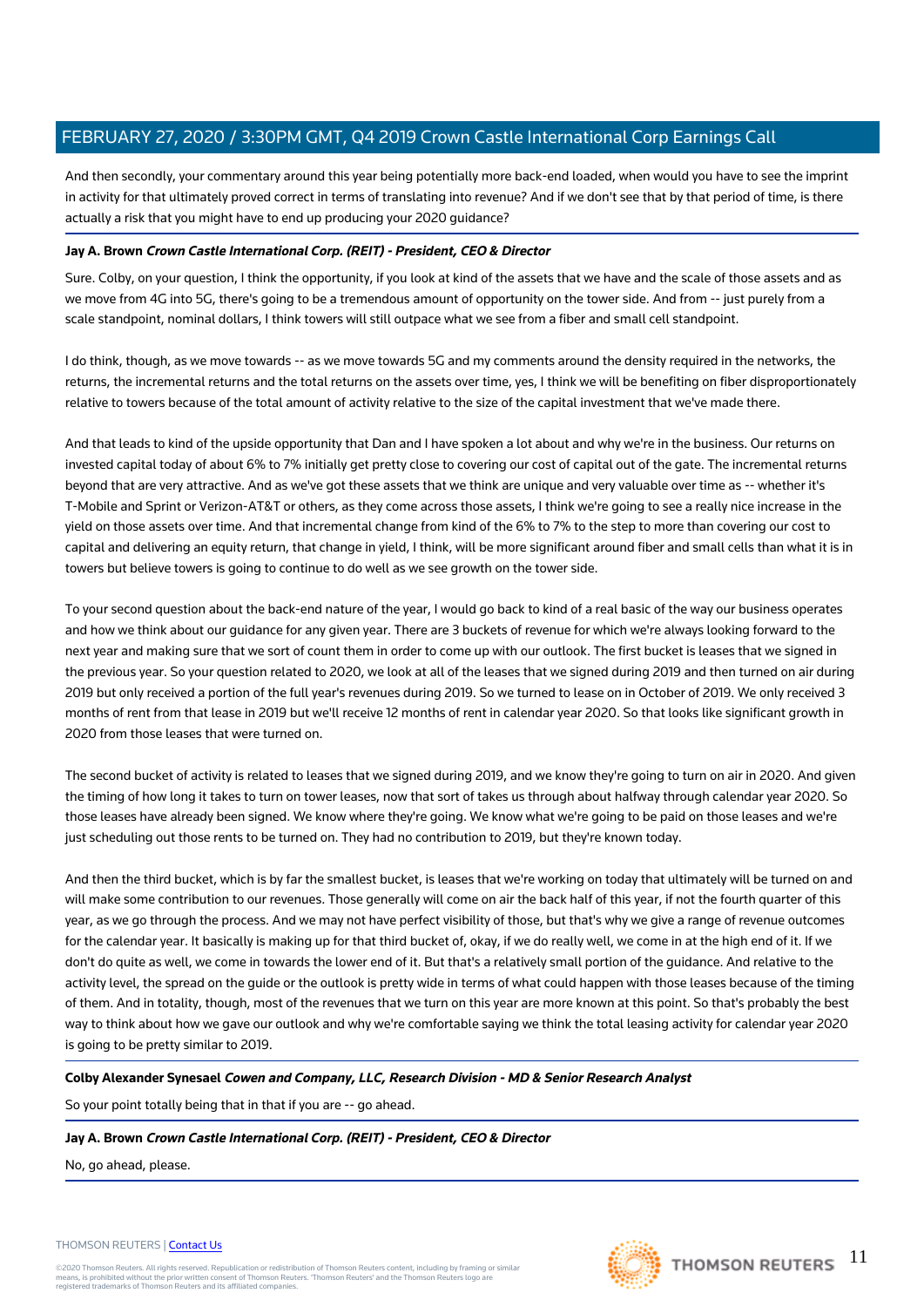## **Colby Alexander Synesael Cowen and Company, LLC, Research Division - MD & Senior Research Analyst**

I was just kind of -- just make sure I understood it. So you -- the point Jay was making was that if you guys don't see the back -- the increase in activity, if you will, in the next quarter or 2 that translates into that more back-end loaded year come through the way that you're anticipating, you still are likely to be at that lower end [is it] that range being as wide as it is.

## **Jay A. Brown Crown Castle International Corp. (REIT) - President, CEO & Director**

That's the way we think about putting together our outlook, correct. And it's why when we get on these calls and we start to talk about the business, we tend to zoom out really quickly. So we'll talk about the year, and then we start to talk about much more the long-term nature of the business, because whether those -- whether a license turns in -- on in October of 2020 or January of 2021, has very little impact on the total return.

And it's why we talk about kind of our dividend growth of 7% to 8% annually over a long period of time and the reason why I circle back on kind of a decade-long look. Any one quarter is really not determinative in terms of how the business operates. We're much more driven by the macro trends of what are -- what is the need for investment, i.e., what is data growth, mobile data growth and then how are assets positioned relative to that. And as I look at the landscape, things like additional spectrum coming, the growth in data, a new entrant, all of those signs point towards much greater activity.

And we'll kind of see how the year plays out. We think the range that we've given is a pretty good outlook of what we think the incremental activity will be towards the back half of the year. But regardless of where we fall in that range of the outlook, I think the dynamics and the underlying trends of the business look really positive over the long term.

## **Daniel K. Schlanger Crown Castle International Corp. (REIT) - CFO, Senior VP & Treasurer**

Colby, the only thing I was going to add is that there's more volatility on our services business than what Jay was talking about on the tower leasing. So if that comes to be, where the activity gets pushed out, it would come into our services business and may -- and that could impact 2020. And that's where we would -- if anything happen, it would be there. So we don't -- we actually see the activity coming back. We feel pretty comfortable with it. Otherwise, we wouldn't have affirmed our guidance, but that's where it would come - you would see the impact.

#### **Operator**

Our next question comes from Michael Rollins with Citi.

## **Michael Rollins Citigroup Inc, Research Division - MD and U.S. Telecoms Analyst**

Two, if I could. The first one is just going back to the economics of the network services business. If we walk away from the income statement and just think about for every \$100 that a customer gives you for the full complement of network services, including any augmentations or reinforcements of your tower, how much of that -- after all those investments, all the people expenses, like on a net to cash basis, how much of that \$100 do you get to keep in your pocket?

And then the second question is that you mentioned the glide path to get back to 5x net debt leverage. Have you contemplated using equity to try to accelerate that glide path or increase your flexibility to augment other investments?

## **Daniel K. Schlanger Crown Castle International Corp. (REIT) - CFO, Senior VP & Treasurer**

Yes. So on the first one, Mike, I would say some in the neighborhood of \$40 is what we would make after that \$100, if you just say that's the cash that we come out with regard to the services business.

On the glide path, I -- what I would say is we're committed to investment-grade rating, and we will get back to our 5x debt to EBITDA. We believe, as we pointed out, that based on the year that we have and the EBITDA growth that we expect throughout 2020, that we will get back to that 5x by the end of the year. If something changes, then we might have to use equity, as we've always said, as a way to fill any gap that happens between the amount of capital expenditures and dividends we have and the amount of leverage capacity we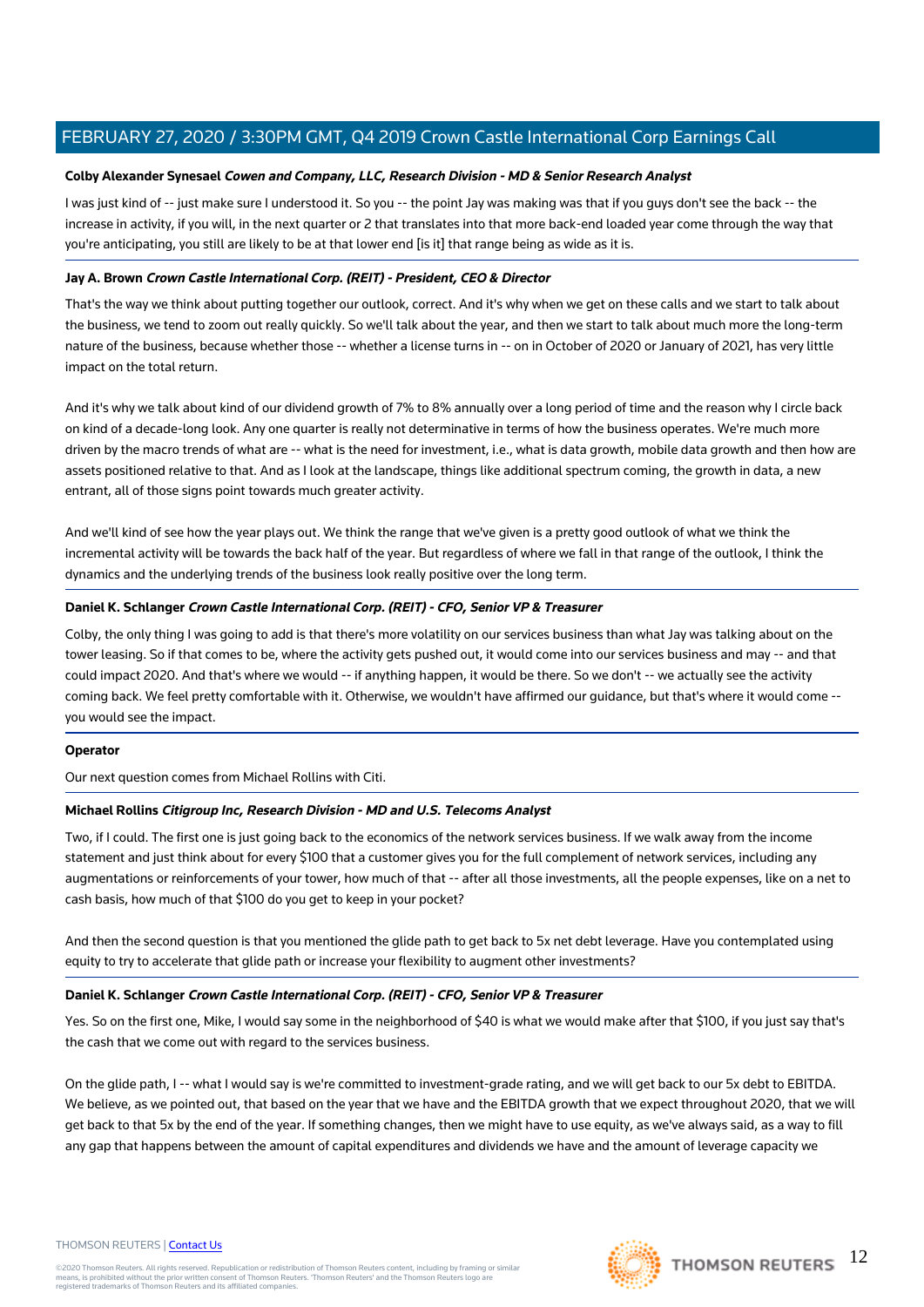generate by increased EBITDA and the cash flow we generate through our AFFO. So we always have that option open, but we believe, at this point, that we have leveraged capacity and that the glide path works. But we are committed to investment-grade rating, and we'll do what we need to do in order to maintain it.

## **Jay A. Brown Crown Castle International Corp. (REIT) - President, CEO & Director**

And Mike, you asked the question, the first question there, around kind of stepping back, which I think is -- I think it's helpful. I want to just take the question, step back even -- maybe even a step further from just the economics around services and talk a little bit about how do we think about services and the site rental components of our business.

We pay our current dividend from the recurring cash receipts from site rentals. The services, and whether it's the deferred revenue amortization that Dan was discussing earlier in his comments or prepaid rent, all of those are related to activities that enable us to grow the dividend from its current level. As you know, and we've referenced it several times, we think we can grow the dividend over the long term 7% to 8% annually based on all the positive industry trends that I've been mentioning in my comments during the call.

But with that growth comes the need for us to spend CapEx to both improve our existing assets and to build new assets. And we pass a portion of these CapEx costs to our customers in the form of upfront payments and services and other things, thereby, in essence, reducing our net required investment for growth. These upfront payments, they are not necessary to fund our dividend. So the cash margin, if you will, we don't think about that as funding our dividend. Or maybe said another way, if the growth in our business were to stop entirely, I would expect our dividend would continue at its current level. And then the CapEx, associated reimbursement, services, all of those would come down to a much lower level than what we're currently experiencing.

So there's nothing about the restatement here that changes that dynamic. We sized historically and our current -- we size the dividend and we'll size the dividend payout based on the recurring cash components of our business. And then the elements that are more volatile or the net cash, as you kind of asked the question, those are just indications of growth that help offset the net capital investment that we need to make.

## **Operator**

Our next question comes from Ric Prentiss with Raymond James.

## **Richard Hamilton Prentiss Raymond James & Associates, Inc., Research Division - Head of Telecommunication Services Equity Research**

Two quick ones, I think, on the restatement and then one more strategic question. On the revenue side of the restatement, it goes into amortization of prepaid rent, amortization of deferred rent. Am I right in thinking that, that level in 2019 was now like \$460 million, up \$50 million year-over-year? And how much do we expect amortization of prepaid rent then would grow from 2019 to 2020?

## **Daniel K. Schlanger Crown Castle International Corp. (REIT) - CFO, Senior VP & Treasurer**

So first, the answer to your question is, yes, you're right. It goes through prepaid rent amortization. And to further, yes, you're right for \$460 million in 2019, and that is \$50 million of growth over 2018. We would anticipate that it grows in the neighborhood of \$60 million to \$65 million again into 2020. So the amount of prepaid rent amortization into 2020 is around \$525 million.

## **Richard Hamilton Prentiss Raymond James & Associates, Inc., Research Division - Head of Telecommunication Services Equity Research**

Makes sense. And the other question, the restatement, is on the cost side. To Phil's question, you talked a little bit about how it is, capitalize those items you put on because it does help make the tower a better asset long term. But I assume that CapEx goes into growth CapEx and then gets depreciated, which would not be an AFFO, correct?

## **Daniel K. Schlanger Crown Castle International Corp. (REIT) - CFO, Senior VP & Treasurer**

That is true.

#### THOMSON REUTERS | [Contact Us](https://my.thomsonreuters.com/ContactUsNew)

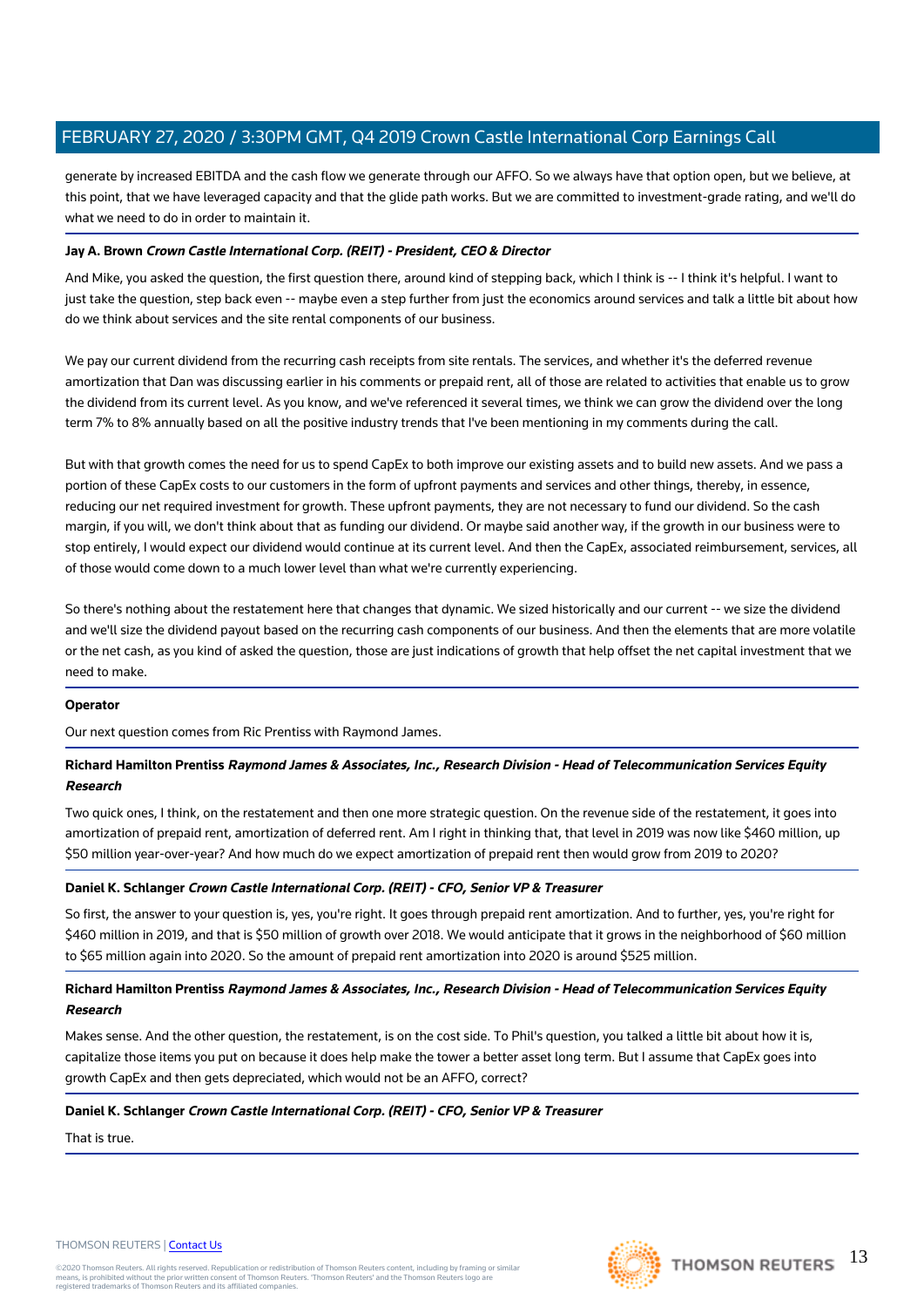## **Richard Hamilton Prentiss Raymond James & Associates, Inc., Research Division - Head of Telecommunication Services Equity Research**

Okay. And then the more strategic one for Jay or whoever, CBRS is another interesting topic. You've talked about auction bands coming out. A lot of people looking at the CBRS auction coming up in June as a potential to see more indoor systems developed. What is your thoughts on CBRS and indoor? And would that be someplace that you might put capital to work? Or is there just so much opportunity in outdoor, not that interested?

## **Jay A. Brown Crown Castle International Corp. (REIT) - President, CEO & Director**

Yes. We're really excited about the long-term opportunity that CBRS brings. And I would say we think there's opportunity, both indoor and for outdoor applications. I think initially, you're right, and the bias will be towards indoor applications initially. It's going to be interesting to watch these -- the private auctions for some of these licenses and what the opportunity is there. We also think that the open spectrum, the public spectrum that will be deployed, that there's opportunity for us to use the infrastructure that we own, both on the fiber, small cell and tower side, that there's going to be opportunities around that long term.

The component of CBRS, that's the same. As you know, Ric, from everything that's happened in the past in terms of the deployment of spectrum is the broad deployment of spectrum, regardless of what name it gets, needs the infrastructure that we own. So we look at it and think maybe, initially, it may be more biased towards indoor, but we think there's outdoor applications. And over time, that spectrum will be used to meet the growing demand for mobile data, and that's likely to benefit well beyond venues or indoor applications.

## **Operator**

Our next question comes from Nick Del Deo with MoffettNathanson.

## **Nicholas Ralph Del Deo MoffettNathanson LLC - Analyst**

First, as we look ahead, is there any reason to think that you won't be able to monetize the coming wave of integration-related amendment activity at the same level as your peers? I know you don't like to comment on specific customers. But to put a finer point on it, I'm trying to understand if the capacity rights you granted to T-Mobile back in 2012 as a part of that acquisition remain a relevant consideration today.

## **Jay A. Brown Crown Castle International Corp. (REIT) - President, CEO & Director**

Sure, Nick. No, I don't believe there's any reason why we won't be able to monetize that. It's been a few years since this was a significant topic of conversation on our earnings calls. But for the most part, we've burned through the space rights that our anchored tenants had on those transactions. And so I think it was somewhere in the 2018 time frame that we started talking about that, virtually, every new tenant that we had was generating additional revenues as they touch the tower, and that's still the case today. We haven't done any transactions that would've changed that.

So I think as we see incremental touches, whether that's the form of -- in the form of first-time installments or new amendment activity, that's going to be driving revenue. And I think you can see from our results and expectations around 2019, 2020, that those elevated levels of activity are coming as a result of both amendments and new first-time installs.

## **Nicholas Ralph Del Deo MoffettNathanson LLC - Analyst**

Okay. That's good to hear. Second one on small cells. Can you talk a bit about the mix of spectrum bands that are underpinning the small cell bookings that you're taking today versus what it was a few years ago? I guess I'm trying to understand the degree to which deployment, just given the pipeline today, are primarily in higher frequency bands like millimeter wave versus midband.

## **Jay A. Brown Crown Castle International Corp. (REIT) - President, CEO & Director**

I think initially, when we first went into the business, many people thought that the only areas where spectrum bands would be used on small cells were the millimeter wave. The reality is the carriers are using the small cells across all of the bands that they owned. And we will see in a, given geography, a carrier will oftentimes start their initial deployment with one spectrum band, build out small cells for that band and then come back and add additional nodes across that same run of fiber, thereby providing lease-up for us, if you will, and adding additional spectrum bands beyond their initial deployment.

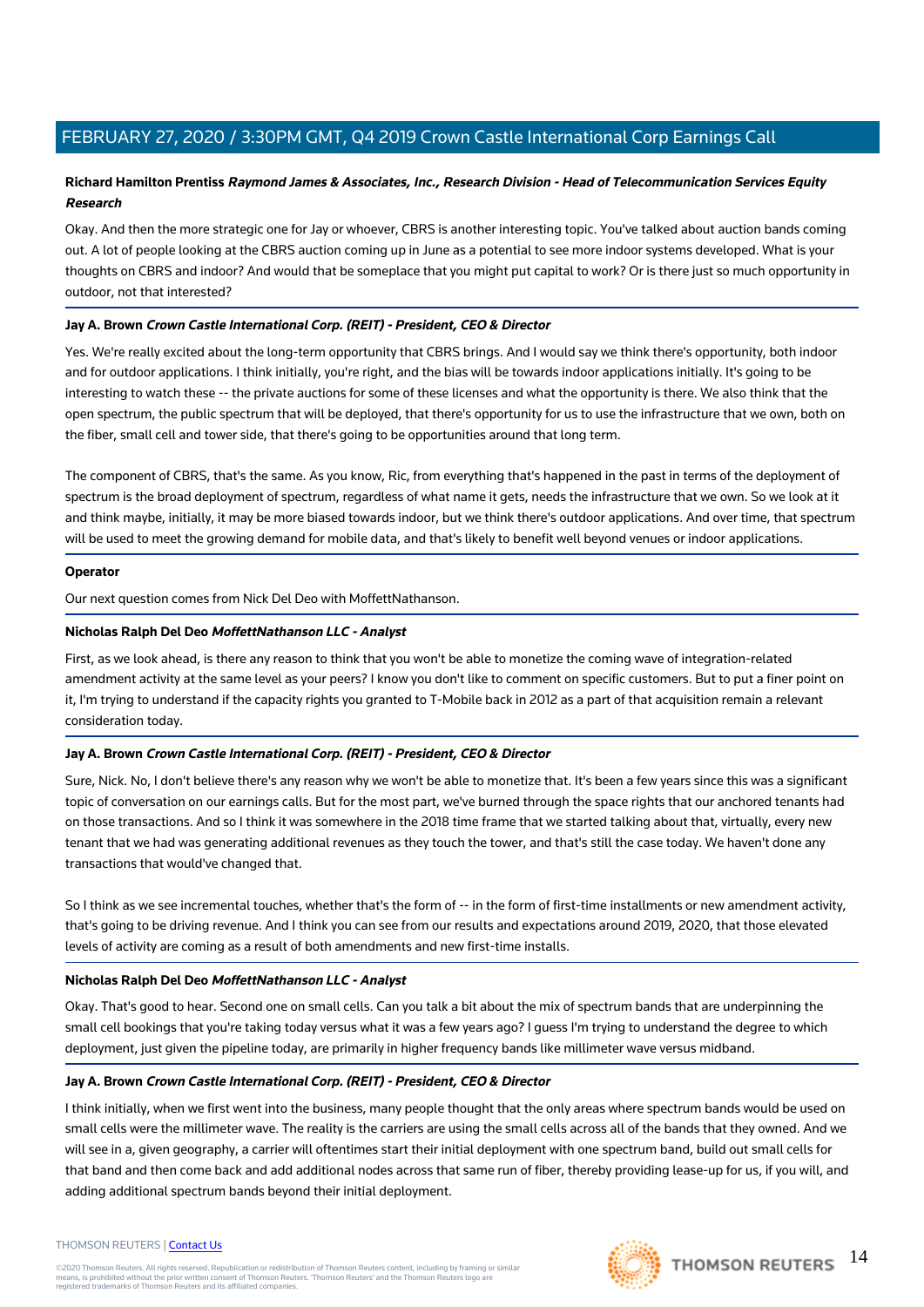But the vast majority, as we talked about the number of small cell nodes that we both have built, the 40,000 that we've built and the 30,000 that are in the pipeline, almost all of those would be midband spectrum. We're not at the point yet where we're deploying significant numbers of millimeter wave small cells. I think that would be unmodeled upside, if you will. When we talk about the fact that we underwrote 4G deployments and build-outs, that's under the assumption that small cells would only be used for kind of midband spectrum. So millimeter wave and things that will be used for 5G, those are unmodeled upside in the way that we underwrote the assets.

## **Daniel K. Schlanger Crown Castle International Corp. (REIT) - CFO, Senior VP & Treasurer**

Yes. I think part of that, Nick, is because the carriers use small cells to offload some of the tower congestion. So whatever bands are on those towers can go onto the small cells because when a lot of people gather in one area, it takes up all the capacity the tower has, and putting small cells there then allows the tower to become useful again. And that does require a similar band and similar coverage that would happen with the tower. So we're seeing it across all spectrum bands, as Jay is talking about.

## **Operator**

Our next question comes from Batya Levi with UBS.

## **Batya Levi UBS Investment Bank, Research Division - Executive Director and Research Analyst**

A couple of questions, first on the restatement. Can you just explain why the amortization of the tower installation work goes onto the site rental side as opposed to staying on the service side? And how much of the 5.9% organic growth for the quarter came from that amortization piece?

And then secondly, you mentioned the services business being a little bit lumpier and soft right now. Can you talk about the profitability of it in the quarter, if there were any onetime expenses that really lowered the margin contribution?

And lastly, on churn. I think churn picked up about 50 bps sequentially. Any items to call out there?

## **Daniel K. Schlanger Crown Castle International Corp. (REIT) - CFO, Senior VP & Treasurer**

Sure, Batya. I'll start with the first question you asked on site rental revenue versus services. Because the portion of the services that we are now deferring become a modification of the lease, they, therefore, become a portion of the site rental revenue as opposed to services. So it's the way the accounting works. It's how we were -- part of the reason that we went and discussed this with our auditors and ultimately with the OCA is because this is a nuanced accounting treatment. And where we end up is that to defer -- once we defer these revenues where we recognize that amortization is in site rental revenues.

With regard to the amount of growth that's happening in site rental revenues in the fourth quarter, it's probably 50 basis points or so that's related to this restatement.

## **Jay A. Brown Crown Castle International Corp. (REIT) - President, CEO & Director**

You want to do services profitability?

## **Daniel K. Schlanger Crown Castle International Corp. (REIT) - CFO, Senior VP & Treasurer**

Services.

## **Jay A. Brown Crown Castle International Corp. (REIT) - President, CEO & Director**

Yes. On the services side, there weren't any onetimers in the quarter that drove an outcome either to the positive or to the negative for what we reported. We did not have any onetimers in the quarter. And I think the profitability we -- that you can see from the historical statements is what we would expect going forward.

And then on the last question that you asked around churn, that -- we talked about it, I think, last quarter. Most of the churn has worked its way through in terms of we've received notice of the churn, but it wasn't reflected yet in the results. So the uptick was expected. And similar to the comments that I made around the buckets of revenue, those would be leases that went away late in the year that will have





#### THOMSON REUTERS | [Contact Us](https://my.thomsonreuters.com/ContactUsNew)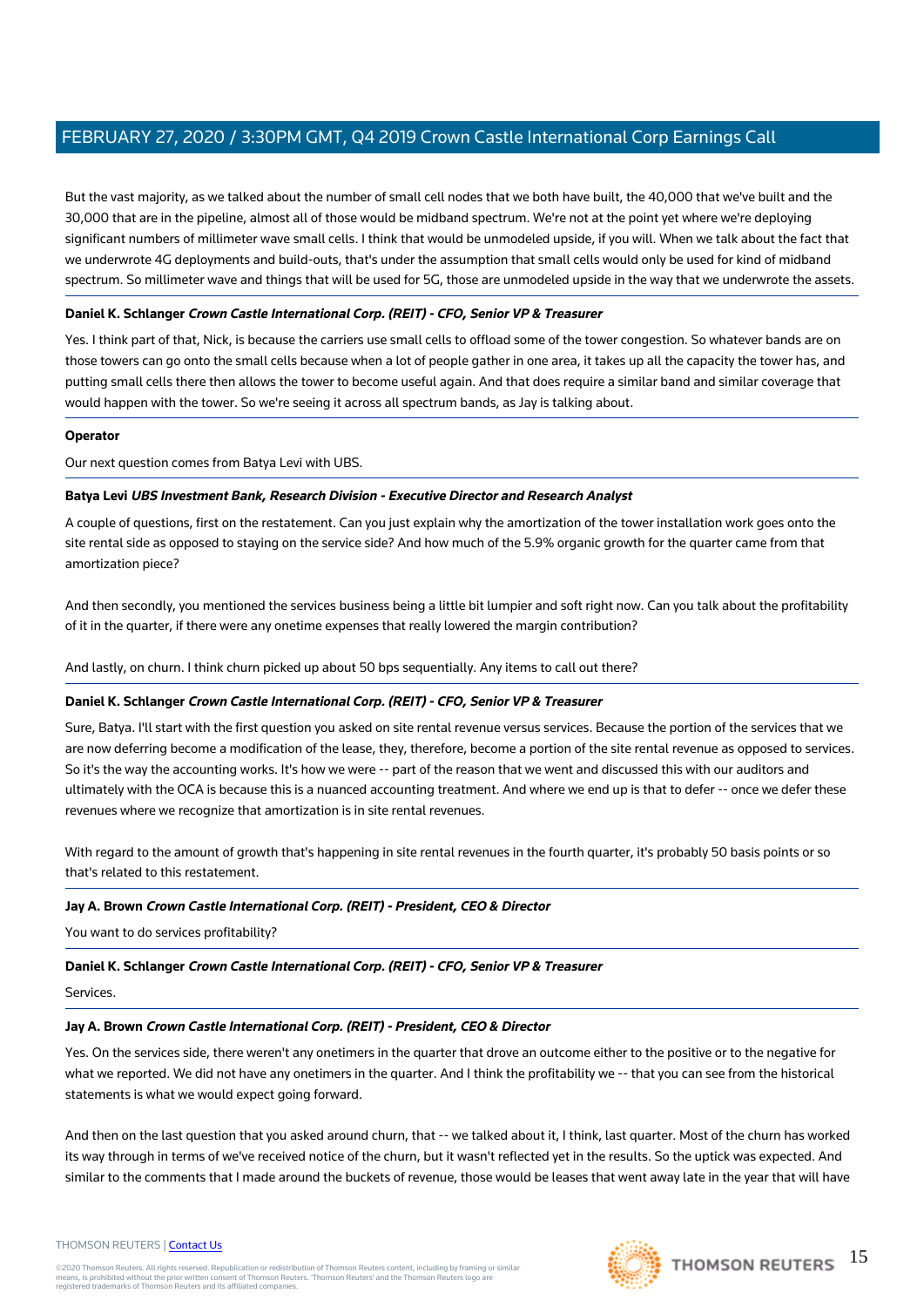a full year impact in 2020. After you get -- through 2020, we expect that the amount of churn that we see in the business comes back down towards the lower end of our guide of 1% to 2% annually of churn. So we're working off the very end of the consolidation churn that happened from the carriers several years ago, and we think it'll go back to a more normalized level beyond that.

## **Daniel K. Schlanger Crown Castle International Corp. (REIT) - CFO, Senior VP & Treasurer**

And just to be clear on that, that is all tower churn that we're talking about there. So that increment came because the activity was on the towers, and everything that Jay said was around the tower side of business.

## **Operator**

Our next question comes from Tim Horan with Oppenheimer.

## **Timothy Kelly Horan Oppenheimer & Co. Inc., Research Division - MD and Senior Analyst**

Can we just focus on the fiber a little bit? Can you talk about the ability to leverage the conduit and fiber on the ground, maybe with other services? And what are you seeing from a competitive environment?

And I guess by other services, are you trying to build out in areas where you can tie into office buildings, apartment buildings, [gay] centers? And are you seeing anyone kind of overbuild in the areas that you're building out at this point? And I just had a quick follow-up.

## **Jay A. Brown Crown Castle International Corp. (REIT) - President, CEO & Director**

Sure. When we decide to take on fiber projects, we look at holistically what we think total return on that fiber could be. The primary driver, as we said, of our strategy around fiber is based on what we believe will be necessary for the wireless networks, specifically what will be necessary for small cells. And as we look at that opportunity, that determines what markets, what areas of the country are of interest to us in terms of owning fiber assets, so heavily driven by what we believe the wireless opportunity is.

As a component of that, though, we then start to look at -- once we've determined whether or not it's interesting from a wireless standpoint, then we want to capture as much revenues as we possibly can along that route path from universities, hospitals, large financial institutions or other enterprises that may need to use that fiber. But the strategic decision around where is driven by our assessment of what's necessary for wireless. And then from there, we want to maximize the return on the assets. So it's many customers as we can possibly get to use that asset, increases the yields and return on the asset, it makes sense for us to do.

We're not seeing an overbuild of any material nature. The assets are really expensive to build. And to the extent there's existing assets there, we find that people allocate their capital to other places where the assets don't exist. I think what has become increasingly clear because of the amount of fiber that's necessary in order to build out small cells is there's no plant in the ground that can meet this need today. And so there needs to be a significant investment broadly across the entire U.S. in places where we will build and we won't build for dense, high-capacity fiber to be built because it doesn't exist today. And it's why our strategy, in terms of what we think the growth opportunities are, is much more leveraged towards the opportunity for us to build new fiber. We just don't see any opportunities to go out and acquire the fiber because it just -- it doesn't exist.

## **Timothy Kelly Horan Oppenheimer & Co. Inc., Research Division - MD and Senior Analyst**

And just a clarification, your 50% flow share on small builds, is that where you have infrastructure? Or is that -- do you think the entire market?

## **Jay A. Brown Crown Castle International Corp. (REIT) - President, CEO & Director**

We think it's the entire market as we've measured it over the last several years.

And we have time for one more question, operator.

## **Operator**

Our final question will come from Spencer Kurn with New Street Research.

#### THOMSON REUTERS | [Contact Us](https://my.thomsonreuters.com/ContactUsNew)

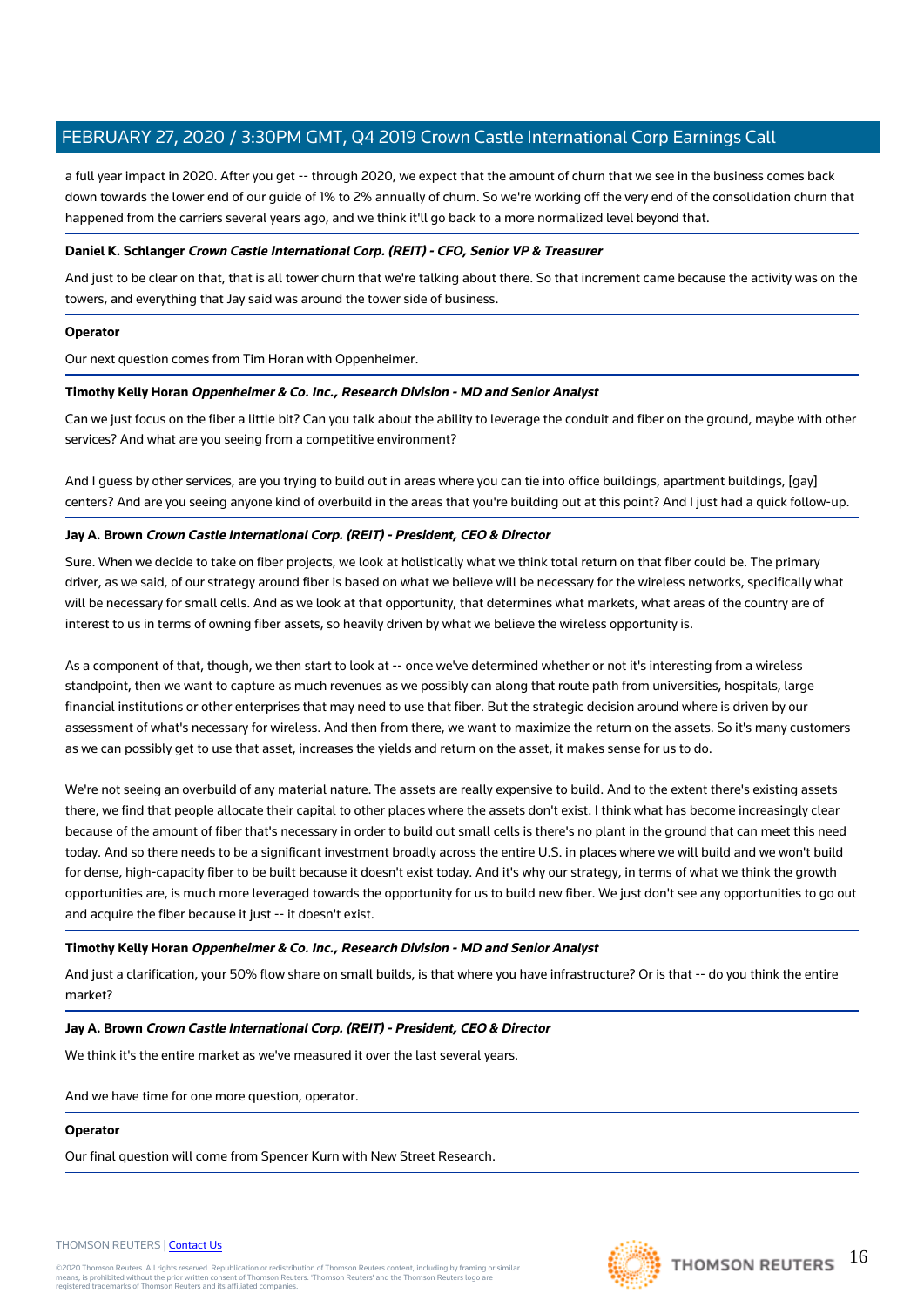## **Spencer Harris Kurn New Street Research LLP - Analyst of Towers and Infrastructure**

So you disclosed your total share of revenue from your tenants. You've got about 20% from each of Verizon, AT&T and T-Mobile, about 15% for Sprint. I was wondering if you could provide some color on how that breaks down for small cells specifically. And do you skew towards any of the carriers?

## **Jay A. Brown Crown Castle International Corp. (REIT) - President, CEO & Director**

The general answer is it's very similar in terms of small cells is what it is on the tower side. We're -- we've seen activity across all of the carriers on the small cell side.

## **Spencer Harris Kurn New Street Research LLP - Analyst of Towers and Infrastructure**

Okay. And then one follow-up. It seems that T-Mobile and Sprint are likely to shift their focus towards macro towers over the next few years as they integrate their networks. Could you just provide some thoughts on how the merger impacts your view of your ability to ramp your small cells backlog over the next couple of years? Would it potentially stall growth? Or are you seeing enough demand outside of Sprint and T-Mo that you can grow through it?

## **Jay A. Brown Crown Castle International Corp. (REIT) - President, CEO & Director**

Yes. You bet. I think there's 2 factors that -- in terms of broad assessment of what will happen with Sprint and T-Mobile over a long period of time, I think they will -- as they said publicly, they'll look to rationalize some sites where they have overlap, where both of them are located on the same site. I think they will rationalize some macro sites over time. As you know, we have pretty long-dated leases there, and some portion of those sites probably will be rationalized as they think about the network.

But we think the amount of new sites that they will take on in order to build out and broadcast the spectrum bands that they'll be acquiring from Sprint as a part of the transaction, they're going to need a lot more macro sites, both because of spectrum that they're acquiring that is not currently broadcast today by Sprint and spectrum that is being broadcast that they may adjust the way their network plays out. And that broadcast of that spectrum will happen through a combination of both macro sites and small cells. And we think we're very well positioned to capture components of both of those and certainly very well positioned on the small cell side.

As I think about kind of the broad opportunity with them, I would really go back to the comments that I made around the whole industry and the way that our assets are positioned relative to the demands coming from 4G build-out and 5G build-outs. And I think we're very well positioned with what we've done with T-Mobile to help them accomplish their goals of building out 5G.

Well, I want to just thank, everyone, for joining the call this morning. Obviously, we expect 2020 to be another significant year of growth in cash flows and dividends that we're excited about and even more excited about the long runway of growth that sets up for us as we're sitting on the doorstep of another big investment cycle by our customers as 5G is coming.

So thanks for joining the call this morning. Look forward to talking to you soon.

#### **Operator**

Thank you, ladies and gentlemen. This concludes today's call. Thank you for your participation. You may now disconnect.